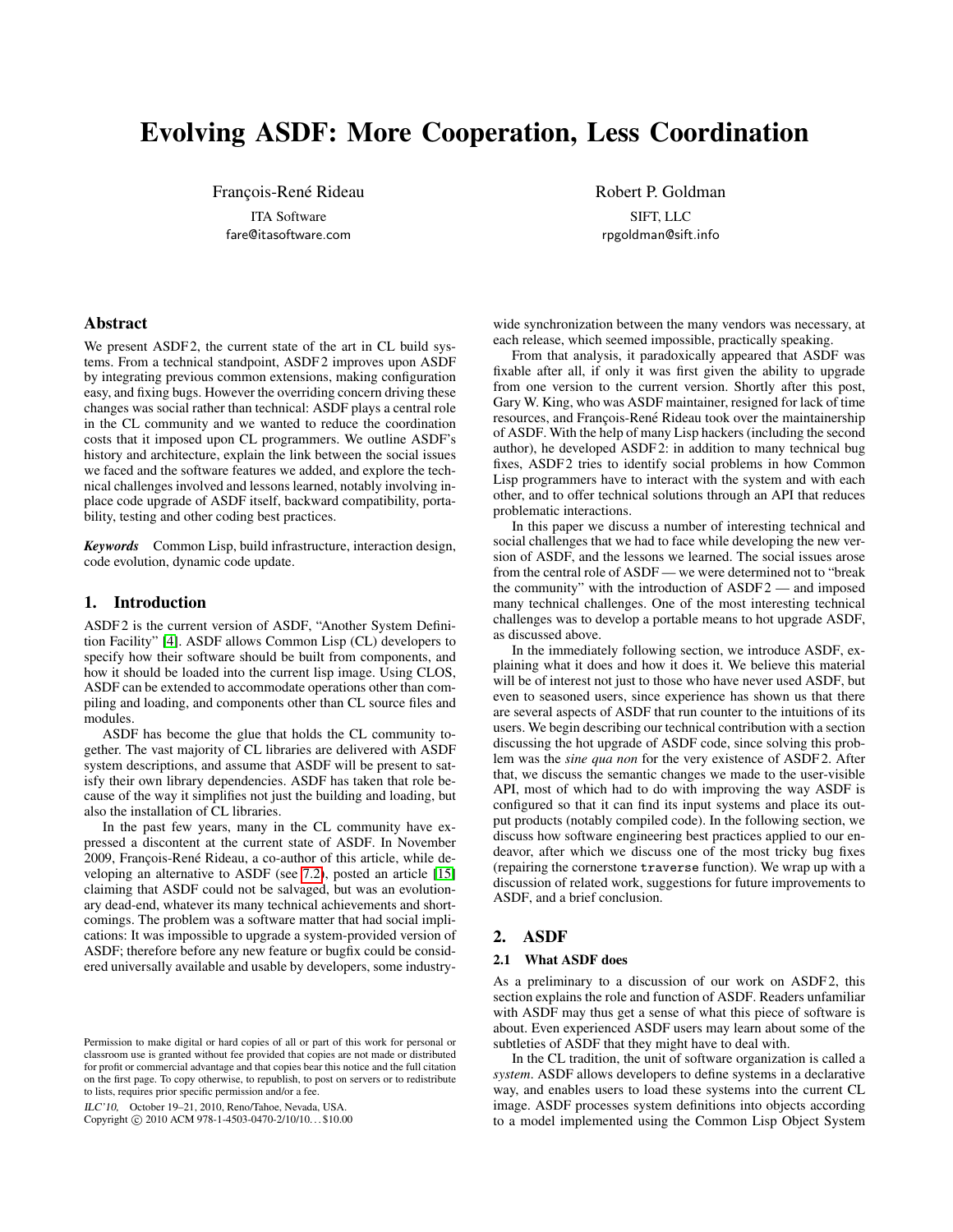(CLOS). This model is exposed to programmers and extensible by programmers, who may thereby adapt ASDF to their needs.

For most ASDF users, the service that ASDF provides is the asdf:load-system function. When ASDF is properly configured, (asdf:load-system "foo") will load the system named "foo" into the current image; ASDF will first compile the system if necessary, and it will recurse into declared dependencies to ensure they are compiled and loaded.

To that end, it will take the following steps: (1) find the definition of the system foo in the ASDF registry; (2) develop a plan to compile and load the system foo, first recursing into all its declared dependencies, and then including all of its components; (3) execute this plan.

Most developers load and modify existing systems. Advanced developers define their own systems. More advanced developers extend ASDF's object model: they may define new *components* in addition to Lisp source files, such as C source files or protocol buffer definitions; or they may define new *operations* in addition to compiling and loading, such as documentation generation or regression testing.

ASDF is a central piece of software for the CL community. CL libraries — especially the open source libraries — are overwhelmingly delivered with ASDF system descriptions, and overwhelmingly assume that ASDF will be present to handle their own library dependencies.

One thing ASDF does *not* do is download such library dependencies when they are missing. Other CL programs tackle this problem, while delegating build and load management to ASDF. These programs include the obsolescent asdf-install, the popular clbuild, the up-and-coming quicklisp, and challengers like desire, LibCL or repo-install.

#### <span id="page-1-2"></span>2.2 Analogy with make

It is conventional to explain ASDF as the CL analog of make [\[8\]](#page-13-1): both are used to build software, compile documentation, run tests. However, the analogy is very limited: while both ASDF and make are used for such high-level building tasks, they differ in their goals, their design, the constraints they respect, their internal architecture, the concepts that underlie them, and the interfaces they expose to users.

ASDF finds systems and loads systems, problems that are not handled by build tools such as make or ant. These other build tools don't search for systems; they must be pointed at a system definition in the current or specified directory. Finding systems at build time would be analogous to a subset of libtool; finding and loading systems at runtime would correspond to a subset of the Unix dynamic linker ld.so. As for loading, the fact that ASDF is available for interactive use makes it analogous to some component of the operating system shell.<sup>[1](#page-1-0)</sup> Loading some systems might thus be similar to importing shell functions, starting a daemon, registering a plugin in your browser, loading code into some master process, etc. Finally, ASDF maintains state in a running (perhaps long-running) Lisp image. If system components have been changed, it is ASDF's job, at the user's request, to generate and execute plans to modify previously-loaded systems in order to accommodate those changes.

ASDF also differs from make in terms of how systems are specified. make is built around a complex combination of multiple layers of languages — some domain-specific languages and some generalized programming languages. make interprets a *makefile* in the following way: A text-substitution preprocessor expands macro definitions in the file, producing a set of pattern-matching rules. An inference engine uses the rules, chaining backwards from the

```
(defsystem "hello-lisp"
  :description "hello-lisp: a sample Lisp system."
  :version "0.3"
  :author "Joe User <joe@example.com>"
  :licence "Public Domain"
  :depends-on (foo-utils)
  :components ((:file "packages")
              (:file "macros"
                :depends-on ("packages"))
               (:file "classes"
                :depends-on ("packages"))
                (:file "methods"
                :depends-on ("macros" "classes"))
               (:module "main"
                :depends-on ("macros")
                :serial t
                :components
                 ((:file "hello")
                  (:file "goodbye")))))
```
<span id="page-1-1"></span>Figure 1. Sample ASDF system definition.

targets it has been directed to build. The rules are annotated with parameterized shell scripts that actually perform the build actions.

make is a powerful tool that can express arbitrary programs, but makefiles can grow into a mesh of code that defies any simple analysis. ASDF is a small CL program, and its system definitions are data rather than programs.

Supporting a new file type is relatively easy with make, by adding a new rule with an appropriate pattern to recognize filenames with the conventional extension, and corresponding shell commands. Supporting a new file type in ASDF is more involved, requiring one to define a class and a few methods as extensions to the ASDF protocol. Unfortunately, this procedure is complicated by the fact that the ASDF protocol is poorly documented.

On the other hand, when building C programs with make, arbitrary side-effects have to be specified in a different language, in the shell layer of the makefile. When building CL programs with ASDF, arbitrary side-effects are specified in Lisp itself inside the components being built. This is because the C compiler and linker are pure functional file-to-file transformers, whereas the CL compiler and loader are imperative languages. The ability Lisp has to do everything without cross-language barriers is a conceptual simplification, but of course, it doesn't save you from the *intrinsic* complexity of such side-effects.

A final difference between ASDF and make is that ASDF generates a full plan of the actions required to fulfill all the dependencies of its goal before performing the planned actions. By contrast, make performs actions as it traverses its dependency tree [\[8,](#page-13-1) [17\]](#page-13-3). We will discuss this further in Section [2.4.](#page-2-0)

#### 2.3 Basic ASDF object model

Figure [1](#page-1-1) shows a sample ASDF system definition, illustrating core features of the defsystem macro. This form shows how a system can be defined in terms of components (files and sub-modules). It also shows how system dependencies are specified (hello-lisp depends-on foo-utils), and gives example metadata (authors, versioning, license, etc.).

The defsystem macro parses the system definition into a set of linked objects, all of them instances of (subclasses of) component. The main object will be of type system. Primitive components of systems are typically instances of a subclass of source-file, by default cl-source-file. There are other predefined component types, including static-file, representing files that are distributed with a system, but which do not undergo operations. Systems can be recursively organized in a tree of modules that may or may not map to a similar tree of directories.

<span id="page-1-0"></span><sup>&</sup>lt;sup>1</sup> McDermott also makes this point in the paper about his chunk maintenance system [\[12\]](#page-13-2).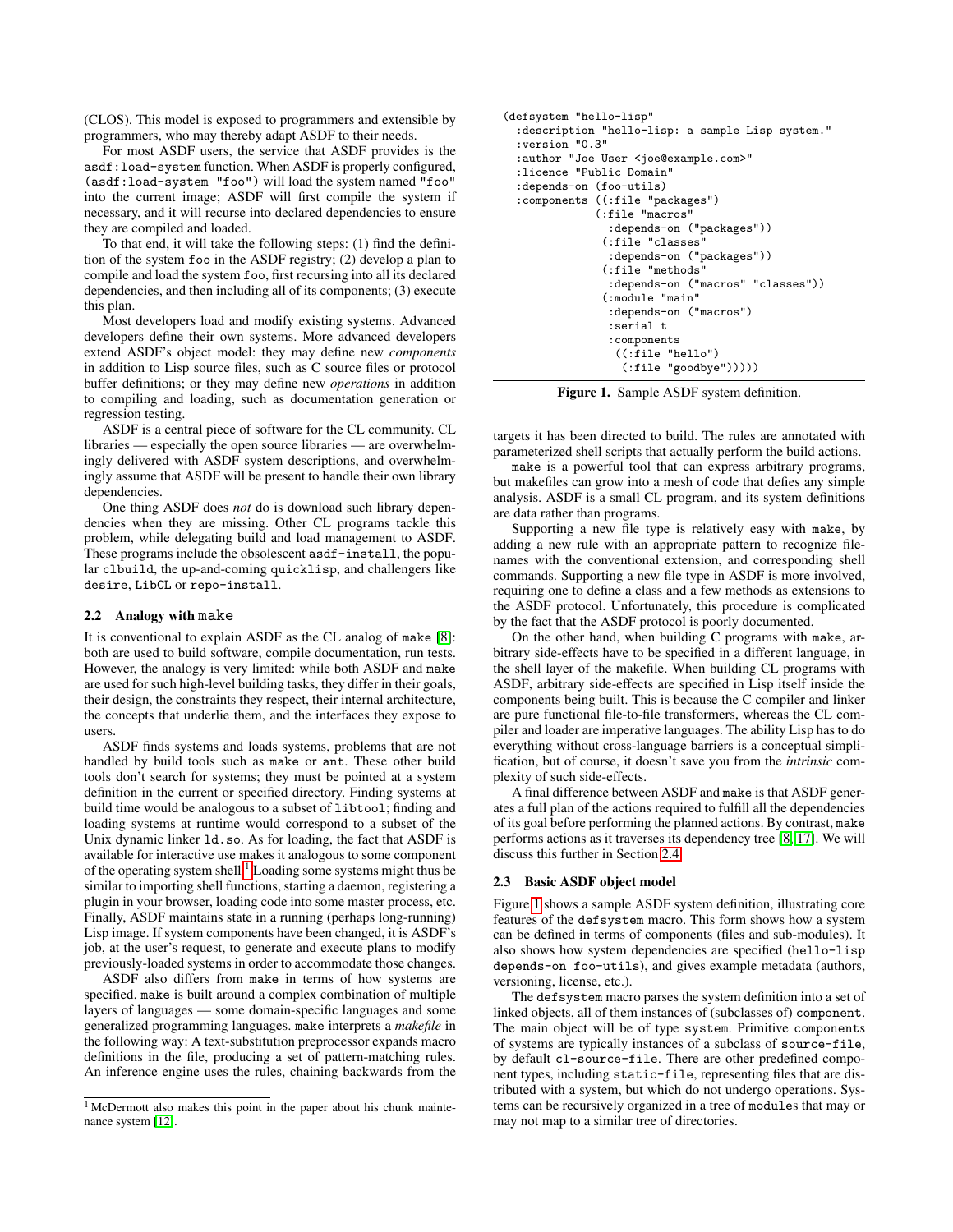```
((#<COMPILE-OP> . #<CL-SOURCE-FILE "packages">)
 (#<LOAD-OP> . #<CL-SOURCE-FILE "packages">)
 (#<COMPILE-OP> . #<CL-SOURCE-FILE "macros">)
  (#<COMPILE-OP> . #<CL-SOURCE-FILE "classes">)
 (#<LOAD-OP> . #<CL-SOURCE-FILE "macros">)
 (#<LOAD-OP> . #<CL-SOURCE-FILE "classes">)
 (#<COMPILE-OP> . #<CL-SOURCE-FILE "methods">)
 (#<COMPILE-OP> . #<CL-SOURCE-FILE "hello">)
  (#<LOAD-OP> . #<CL-SOURCE-FILE "hello">)
  (#<COMPILE-OP> . #<CL-SOURCE-FILE "goodbye">)
† (#<COMPILE-OP> . #<MODULE "main">)
  (#<COMPILE-OP> . #<SYSTEM "hello-lisp">)
  (#<LOAD-OP> . #<CL-SOURCE-FILE "methods">)
  (#<LOAD-OP> . #<CL-SOURCE-FILE "goodbye">)
† (#<LOAD-OP> . #<MODULE "main">)
† (#<LOAD-OP> . #<SYSTEM "hello-lisp">))
```
<span id="page-2-1"></span>Figure 2. Sample load-op plan for the system definition in Figure [1.](#page-1-1) We assume that foo-utils is already compiled and loaded.

System management tasks consist of applying the generic function operate on parameters specifying an operation and a system. The operation is either a load-op, specifying that a system or component is to be loaded into the current image, or a compile-op specifying that a system or component is to be compiled into the filesystem. The system is designated by a string or a symbol, and operate will first find and load the thus named system definition. This is done by the generic function find-system, which searches for the system definition in a configurable system registry (and its in-memory cache). The system definition search is one of the aspects of ASDF 1 that we reformed; see Section [4.3.](#page-6-0)

After a system definition is found, operate generates a *plan* for completing the operation using the function traverse described below. The plan will be a list of steps; the list will be topologically sorted such that all the dependencies of a step appear before that step. If a plan is successfully generated, operate will perform each of its steps in sequence. If a step fails, ASDF offers the user a chance to correct the step, retry, and continue according to plan, making it easy to fix simple mistakes without interrupting the operation.

#### <span id="page-2-0"></span>2.4 Plan generation

The plan-generating function traverse performs a depth-first, postorder traversal over the steps needed to operate on the target system and its dependencies. Each step is a pair of an operation and a component, What we mean by postorder here is that when applying an operation to a system (or module), the plan will contain steps first to complete the operation to the subcomponents, then to perform it on the system (or module) itself. For example, a load-op plan for the system in Figure [1](#page-1-1) is given as Figure [2.](#page-2-1) Note the lines marked with a †, which show that operations on composite components (modules and systems) are scheduled after operations on their components.

When building a plan, traverse skips steps it can prove are not necessary. A step is necessary if it hasn't been done yet or if it is *forced* by a change to one of the component's dependencies. When a *compilation* step is necessary, all the steps that depend on it are *forced* to be necessary, since whatever was done before will be out of date by the time the step is performed. If a step and all the compilation steps transitively required in order to complete it have already been done (by a previous run of ASDF), then the step is not necessary and can be skipped.

To determine whether a step has already been done, traverse calls the generic function operation-done-p on the operation and component. For a compilation step, wanted for its effects on the filesystem, operation-done-p compares the timestamps of the corresponding input-files and output-files (if present). For a load step, wanted for its effects on the current Lisp image, there are no output-files, and operation-done-p compares the timestamp of the input-files to the time they were last loaded into the current image (if ever). Steps with neither input-files nor output-files (e.g., where the component is a module or system) are never considered necessary unless forced by a dependency or sub-component.

Tracing traverse and inspecting the plan it returns is often a good way to debug one's system definitions. Running traverse can also be useful as an introspection tool on a system (e.g. to determine what files need be recompiled, and run according tests after recompilation). We have improved traverse somewhat in ASDF 2, but have limited the scope of our efforts out of concern for backwards compatibility. See Section [6.](#page-10-0) traverse is not an exported part of the ASDF API, so in theory users and extenders should not depend on it, but that has proven not to work, because of the leakiness of the abstraction. We discuss this further in Section [8.](#page-11-1)

Importantly, note that system definitions only specify dependencies between steps. These dependencies only specify a partial order, so for a given operation and system there may be multiple possible complete plans. Moreover, the semantics do not dictate a "plan-then-execute" implementation. And indeed, a parallelizing extension to ASDF, POIU, does things differently (see Section [5.5\)](#page-9-0).

## 2.5 Social role of ASDF

ASDF had a major role in enabling the growth of open source CL libraries, and the renaissance of the CL community. Prior to the existence of ASDF, there have been many efforts at consolidating a Lisp community [\[20\]](#page-13-4), but it was hard to assemble the pieces of code gathered from over the net, because there was no portable way to specify how to build a system out of components that were not all supplied together. Installing a CL system was often a tricky matter of filling a load file full of logical or physical pathname definitions. Sharing a CL system across a group, even on the same filesystem, often involved fussy coordination of logical pathname definitions. Typically, CL software developers simply developed and delivered enormous, monolithic systems, and there was little opportunity for code reuse across work groups.

ASDF changed all this by providing a *de facto* standard for specifying systems. ASDF made it easy to specify how one system could depend on others. This could now be done simply by naming the systems depended on, and users could trust ASDF to find the requisite system definitions and system contents. Unfortunately, ASDF had several flaws that made this system configuration, and the social software development process, more difficult than need be — though still much easier than doing without ASDF. In this paper, we will discuss some of these flaws, and the steps we have taken to overcome them in ASDF 2.

The CL renaissance is still fragile. For that reason, and because of central role of ASDF in the community, we needed to be extremely careful that our modifications and extensions to ASDF would only strengthen it and not, for example, break the community up into islands running separate and incompatible ASDF versions.

# <span id="page-2-2"></span>3. Dynamic Code Update

#### 3.1 Social Rationale

As discussed in the introduction, in-memory upgradeability of ASDF was essential to solve the social issues regarding the development, distribution and usage of new versions of ASDF. Only if we guarantee that ASDF can be upgraded if needed can users rely on new features and bug fixes of ASDF.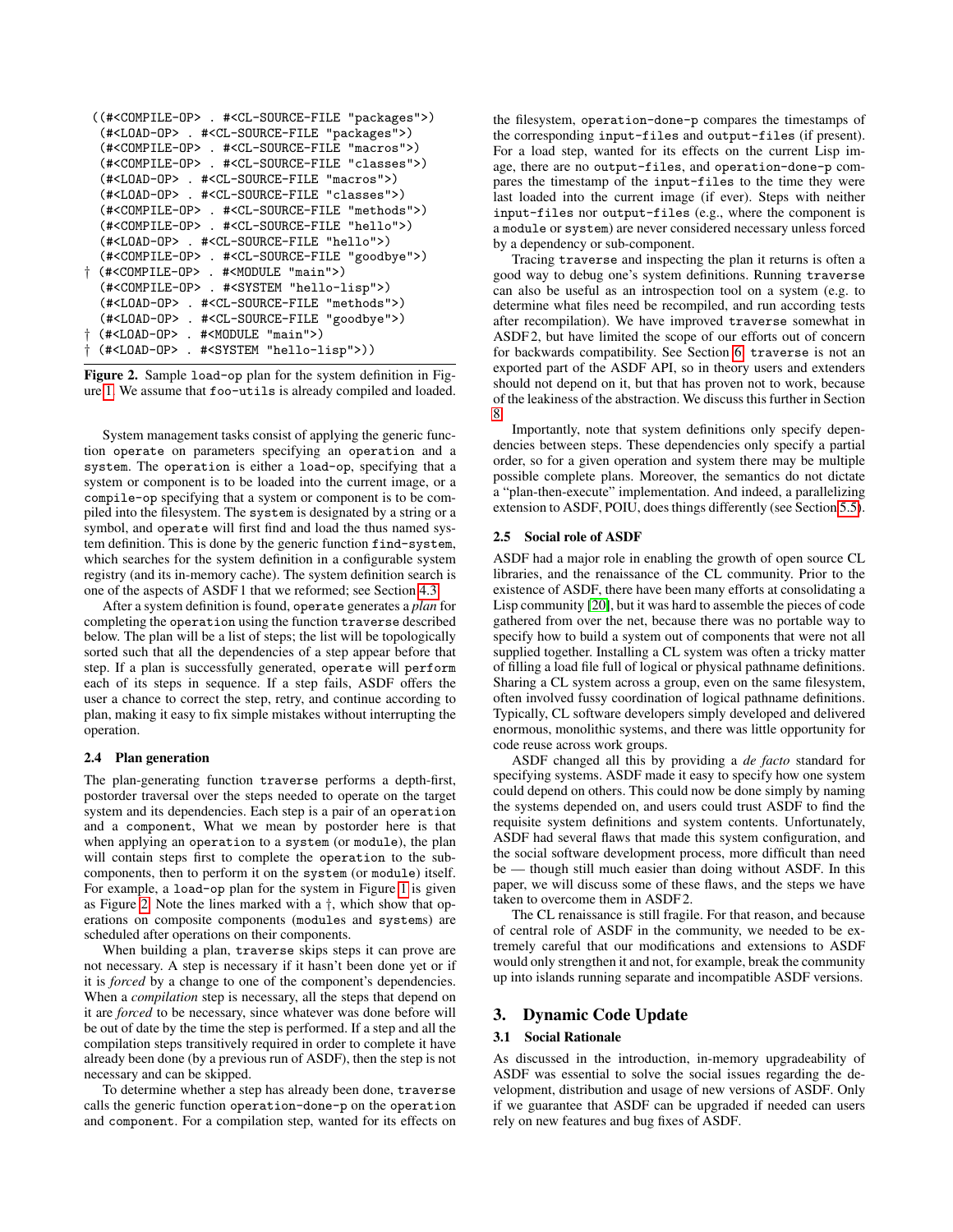Previously, there was no portable way to load and configure ASDF unless it had been pre-loaded with your Lisp image (as by common-lisp-controller under Debian), and there was no way to upgrade a pre-loaded ASDF with a new version. With ASDF 2, users can install a new version of ASDF into an image with an old version simply by executing the following command, assuming ASDF was properly configured to find the new definition:

#### (asdf:load-system :asdf)

In an apparent paradox, allowing for divergence creates an incentive towards convergence: because they are confident that ASDF<sub>2</sub> can be upgraded, implementation vendors have less pressure to be conservative and keep a "trusted" old version (which may differ between implementations). Also, with less pressure to get it exactly right, CL implementers need not hesitate to upgrade to the latest upstream release; if they update their code every so often and ASDF does not change too fast, they will quickly converge to the same version, the latest stable release. By removing the requirement for *a priori* coupling of release cycles, we achieve better *a posteriori* coupling of release cycles.

# 3.2 Technical Challenge

# Unlike other build systems, such as make, ASDF is an "in-image" build system managing systems that are compiled and loaded in the current CL image.

Build tools of other languages typically rely on some external, operating system provided shell to build software that is loaded into virtual machines (*processes* in Unix parlance) distinct from the current one. When using these other languages, all the state necessary to build software is typically kept in the filesystem, and incompatible changes in interfaces or internals of the build system are resolved simply by starting a new virtual machine.

ASDF does not start separate processes for compilation. We believe that there are a number of reasons for this design decision. First, CL implementations historically have run on a vast variety of operating systems, some of which lacked the capability of virtualizing a Lisp process. Previous build systems were designed around that constraint, and ASDF followed their design. Also, even on modern operating systems that allow this virtualization, starting a CL process can sometimes be a relatively expensive process (depending on the individual CL implementation). Moreover, because of the presence of code to be executed at compile time and the dependence on a substantial amount of compile-time state, it is difficult to decompose the process of building a CL system into independent pieces and parcel them out to different processes. Finally, CL programmers often build very extensive state in a long-living CL image, and so prefer to keep them alive. ASDF supports such a use pattern.

Because ASDF performs its build tasks in the user's current Lisp process, upgrading ASDF entails modifying some existing functions and data structures *in situ*, requiring delicate surgery to keep things working as you modify them.

To make things slightly harder, the same source code must be able to both define a fresh ASDF (if it hasn't been loaded yet), or upgrade an existing ASDF installation to the current code (if a previous version already exists). In addition, the code for an ASDF version must recognize the special case when the very same version is already loaded so as to ensure such reloads are idempotent. It does this by relying on a simple version identification string, to be bumped up at every modification of ASDF.

#### 3.3 Rebinding a symbol

The semantics of redefining or overriding a function is not fully specified by the CL standard. The many implementations at the time of standardization may have had explicitly different semantics, the semantic difficulties may have been overlooked, implementers may have called for underspecification as leaving them more room for optimization, or it may have otherwise not been considered appropriate for the committee to standardize a practice that wasn't widely accepted. In writing the code that makes it possible to upgrade ASDF, we encountered two complementary difficulties when rebinding the functional value of symbols.

The first difficulty arises from incompatibilities between new and old function definitions bound to a same symbol when new functions are dynamically called by an old client, with data following the old convention. The second difficulty arises from incompatibilities between the new and old function definitions bound to a same symbol when old functions are statically called by an old client, with data following the new convention.

A *dynamic call* is when the call site dereferences the function bound to the symbol at runtime, and does so at every call. A *static call* is when the compiler or linker dereferences the function bound to the symbol once at compile-time or load-time and prepares the runtime to always directly use the code of that function. An actual implementation need not do the above naively, as long as it behaves in a semantically equivalent way.<sup>[2](#page-3-0)</sup>

The two above difficulties are inherent in redefining functions and are not specific to either CL or ASDF. However, these difficulties are particularly relevant in the case of ASDF, because it drives compilation and loading of Lisp code possibly including new versions of ASDF itself. ASDF's redefined functions are therefore likely to be in the continuation of their own function redefinitions, where the old code will for a short while be a client to the new code. Moreover, these difficulties are compounded by the fact that the CL standard [\[1,](#page-12-1) section 3.2.2.3] does not specify whether any particular call will be dynamic or static, unless the function was explicitly declared notinline, in which case it should always be dynamic. In practice, implementations may legitimately inline function bodies, cache effective methods for generic function calls, specialize call sites to declared calling conventions, etc. This means that redefining a function requires taking proper precautions against errors that may or may not happen, depending on details of individual CL implementations, the nature of the function being redefined, and the evaluation context.

CL provides a primitive fmakunbound that is meant to undo the binding of a symbol to a function. fmakunbound ought to clear out any related state and make way for a new definition. Indeed, in the simple case where a function is not referenced in the continuation of the current compile or load, and not exported to code from other files, all references to it will be overridden by newly loaded code. In this case, it is sufficient to fmakunbound the function symbol (and possibly re-declaim its type) before redefining it with an incompatible signature. Any inlined or cached version of the function will be overridden by the new definitions in the newly loaded file.

On the other hand, when a function may be referenced in the continuation of the current compile or load, then whether fmakunbound will work or not depends on the implementation, the optimization levels, etc. Generic functions in particular may require special MOP operations that haven't been standardized. We cannot work around limitations of MOP standardizations by using a portability layer such as CLOSER-MOP [\[7\]](#page-12-2), lest by doing so we

<span id="page-3-0"></span><sup>&</sup>lt;sup>2</sup> For instance, assuming functions are seldom rebound, dynamic calls may be implemented just like static calls, except that the value of the binding is a cache that gets invalidated between the time the function is rebound and the time the cache is next used.

As for static calls, they may be implemented not just by linking a call to the proper code value, but also by inlining the body of the target function, or at the other end of the spectrum, by doing a dynamic call to an alpha-converted symbol that will never be rebound.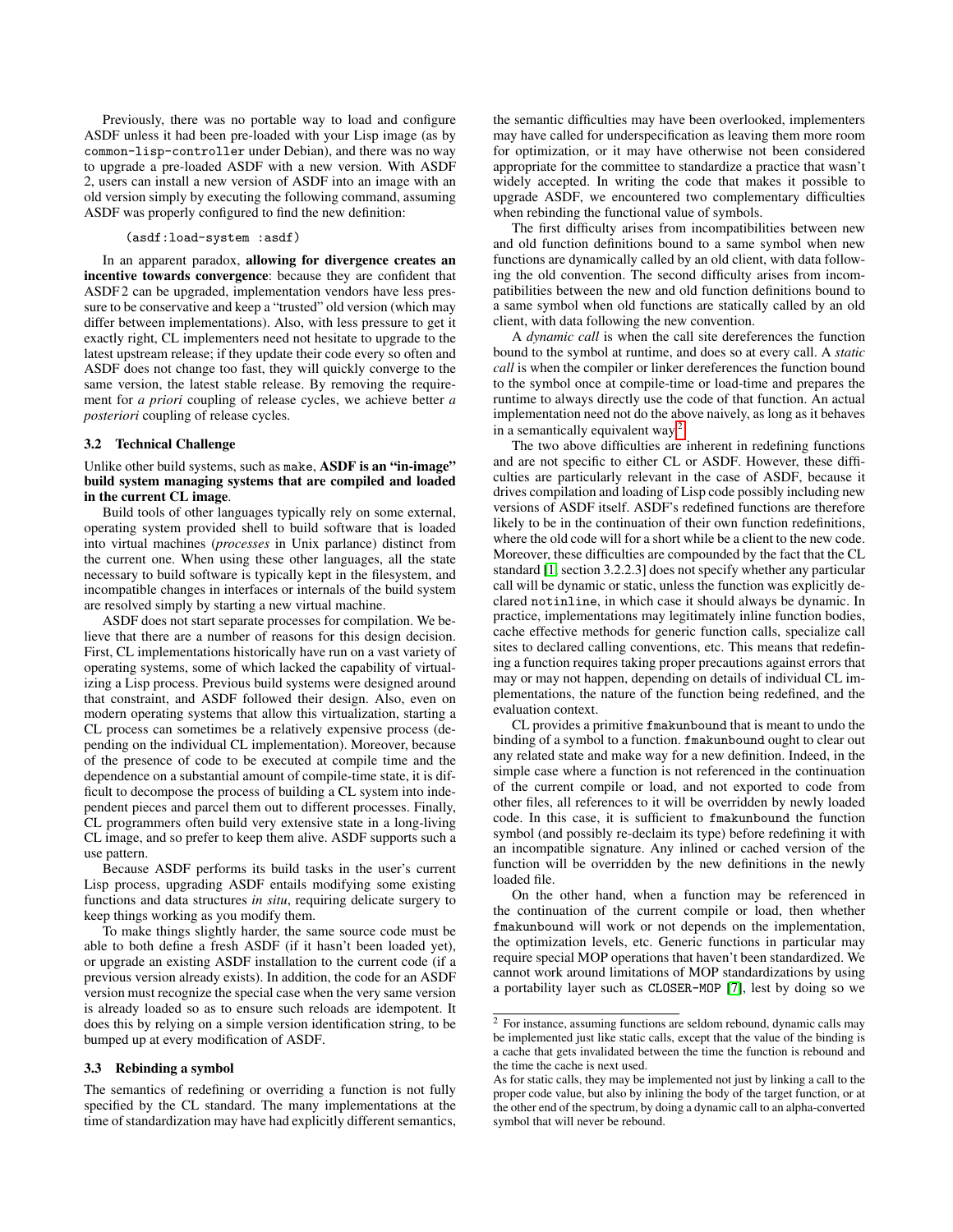create a circular dependency between the portability layer (loaded using ASDF) and ASDF itself.

#### 3.4 Shadowing a symbol

In cases where fmakunbound will not work and a symbol cannot be rebound, we may instead unintern the symbol whose function binding we want to redefine. Doing so we effectively *shadow* the old definition. All existing references to the symbol from old code will continue to point to the old symbol and its existing bindings. The next time same symbol name appears, a new, distinct, symbol will be interned, and further code that is read into the system will refer to this new symbol and its associated bindings.

In addition to cases where bugs and limitations of the implementation prevent fmakunbound from working, there are cases where the CL standard doesn't provide any redefinition mechanism, and shadowing the old symbol is the only option available. This is notably the case regarding CL not providing any guaranteed primitive to undo the declaration making the binding of a symbol to a variable *special* (i.e. dynamic, as opposed to lexical, i.e. static), or *constant*, or to undo declarations using a named type that is being redefined. These issues are usually worked around by programmers following syntactic conventions, such as \*ear-muffs\* for special variables and something similar for +constants+. There should *never* be a need to turn the \*ear-muffs\* variable into something that is lexically scoped, or to change +constants+ at all.

The main downside of shadowing as a redefinition mechanism is that it requires that all clients be reloaded and possibly recompiled to be able to use the new interface, even if the code of these clients hasn't changed at all. Indeed, previously loaded clients will continue to use the old symbols and their bindings, and there may be confusion if old and new clients interact while expecting to be talking to the same service.

Another problem is that unintern runs the risk of causing "collateral damage." When a symbol has several bindings associated to it, such as a function or macro; variable or constant; type or class or condition; property, etc. All of these bindings will simultaneously become inaccessible when the symbol is uninterned.

Consider a user developing on a CL image that includes ASDF and on top of it ASDF clients such as POIU or CFFI-GROVEL. If the user upgrades ASDF, then she must also reload POIU and CFFI-GROVEL before she may use them. She must do so even if there were no code changes in either of the latter systems, lest the previously loaded system be in an invalid, unusable state. Code in these systems may be linked to obsolete, now-uninterned symbols from the old ASDF. For these client systems to function properly, they must be linked against the symbols from the new ASDF.

Ideally, whether we rebind or shadow would be a matter of the distinction between intension and extension: which symbols we consider intensional fixed entry points that denote some "same" higher meaning when implementation changes underneath, and which symbols denote extensional constant code values, the implementation of which cannot be changed, but that can be shadowed and forgotten.

In practice, which of rebinding and shadowing we use depends on the implementation into which we are loading ASDF, because different implementations have different quirks, bugs and constraints when upgrading code. For instance, rebinding some generic functions fails to flush method caches on SBCL, but shadowing symbols while loading a FASL breaks linker optimizations on ECL and GCL. We barely managed to support the basic use case of upgrading from implementation-provided versions of ASDF to the latest version of ASDF, but we had to deal with more hurdles than we expect the average CL programmer ever to want to deal with.

To make things more complex, in CL, multiple symbols of the same name may coexist, if each of them is interned in a different package. Packages are global flat structures, and each package may import symbols from other packages (without renaming). Packages may "use" other packages that export symbols, which helps automate some of this importing. If unintern was causing problems when redefining functions, redefining packages only leads to more madness as uninterned symbols may have been imported by other packages, the package use graph may have changed, etc. There again, we may try either to do complex surgery on an existing package object and preserve its relationship to other packages using it or its symbols, or to simply rename it away and shadow it and all its symbols with it, and require client packages to be reloaded to link to the new package object.

ASDF2 takes care to define the ASDF package if it doesn't exist, redefine it properly if it exists, etc. ASDF 2 reuses existing packages and symbols whenever possible, so as not to invalidate previously interned client code, etc. This package wrangling was difficult to get right, and once again, we have to take into account the eager linking done by ECL and GCL. One reason we could make this package wrangling work is that we do not need to blindly handle the general case of upgrading arbitrary package definitions to arbitrary new ones. All we needed to do was to upgrade previous versions of our own packages. This was simplified by the fact that our package does not use any other package that is a moving target. If any package uses ASDF and that somehow causes a clash, it is the responsibility of the authors of that client package to update their code.

#### 3.5 Happy non-issue: Data Upgrade

CL makes dynamic data upgrade extraordinarily easy. Classes can be redefined, slots can be added to them, removed from them, or modified, and all instances will be automatically updated before their next use to fit the new definition. The Common Lisp Object System (CLOS) [\[6\]](#page-12-3) allows users to control this instance update programmatically by defining methods on update-instance-for-redefined-class. We rely on this functionality in ASDF 2 to ensure that previously loaded systems can still be used after an upgrade of ASDF (assuming they are not themselves ASDF extensions). Without such functionality, preserving the existing data (system definitions, etc.) would have been a major undertaking requiring a global rewrite, and requiring much better control over the version of ASDF 1 being replaced than was easily available.

There was one catch with using update-instance-for-redefined-class for the purposes of ASDF 2. This was a chickenand-egg issue between defclass and defmethod update-instance-for-redefined-class: it was difficult to order the definitions so that the same code would work without warning or error in both the case of defining a fresh ASDF and the case of an upgrade from a previous ASDF.

Defining the class before the method may on some implementations cause objects to be upgraded before the method is defined and therefore without the upgrade being properly run. Defining the method before the class in the source code may cause a warning the first time around when the class isn't defined yet. Inserting an introspective check for class existence may cause the method definition not to be statically compiled and emit a warning on some implementations. Protecting the method definition with delayed evaluation (as we finally did) hushes the warning. Unfortunately, it also causes slightly inefficient runtime compilation on some implementations. Nevertheless, it doesn't cause any significant user-visible pause, since the user is compiling ASDF and (presumably lots of other code with it); the slight added delay is not perceptible.

The CL protocol for class redefinition is relatively well-designed and quite effectively handles the difficult problem of schema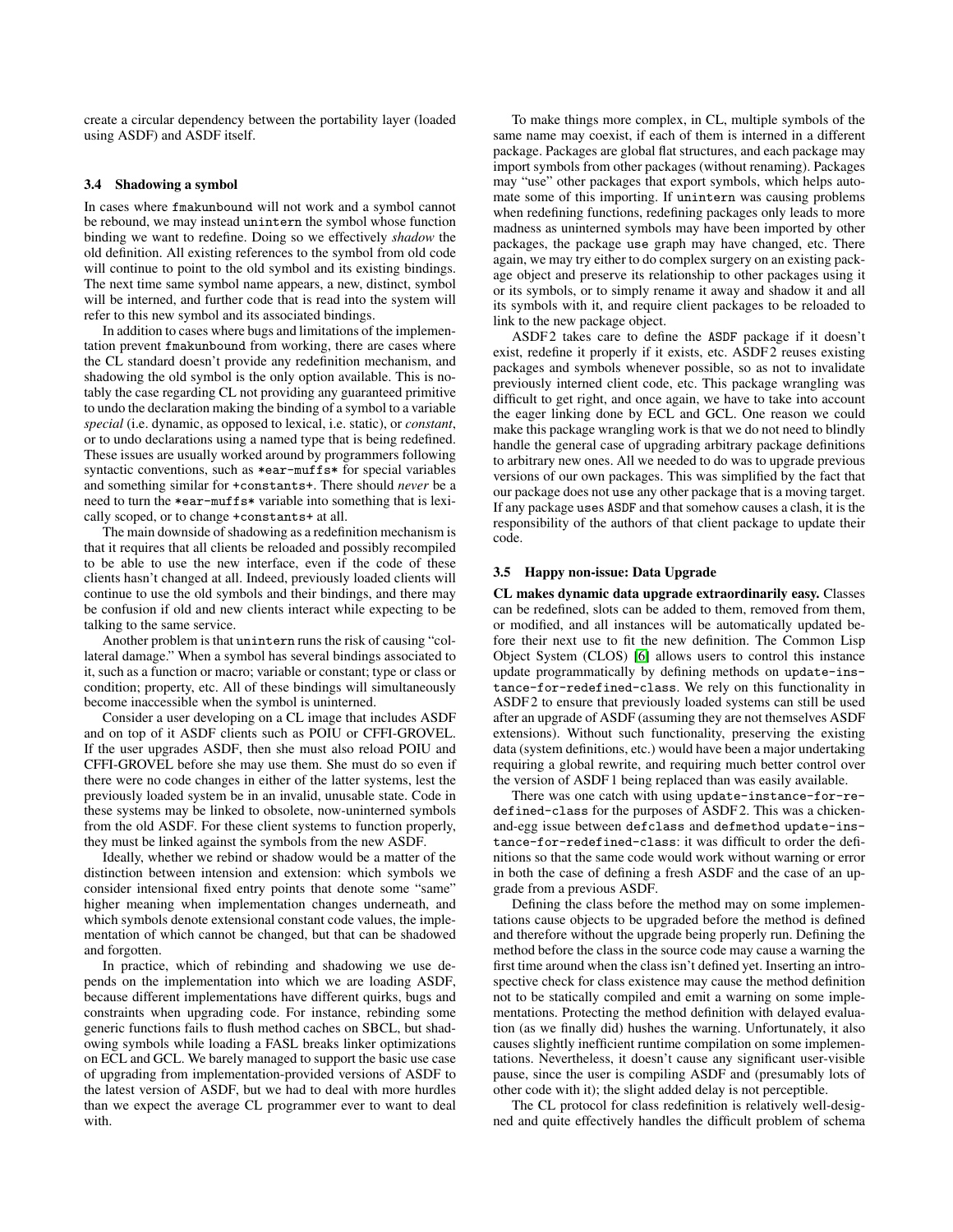upgrade that other programming languages do not dare to tackle. However, the schema upgrade API was written with "upgrade scripts" in mind, and is clumsy to use when writing code that specifies end-result semantics independently of whether the code is an initial definition or an upgrade.

Note that none of this would have been possible if ASDF, like its predecessor MK-DEFSYSTEM, had been using pre-CLOS defstruct. CL structures do not provide a safe upgrade protocol the way CLOS classes do.

#### 3.6 Towards a better specification

It is to the credit of CL that dynamic code upgrade is possible at all; it is not possible in most programming languages. However, it is possible to support dynamic code upgrade much better. For instance, Erlang solves the issue of dynamic code upgrade by providing syntactic distinction between the two semantically different kinds of calls: calls specifying a syntactically unqualified identifier are always semantically static calls (to a function in the same module), and calls to a syntactically module-qualified identifier (even in the same module) are always semantically dynamic calls. The effect of function redefinition on each call site is therefore perfectly predictable, and this does not prevent optimizations as the CL standard authors might have feared.

It is probably possible to express the Erlang semantics on top of CL, by explicitly funcalling either (fdefinition 'foo) or (load-time-value (fdefinition 'foo)) depending on the call being static or dynamic. However this is cumbersome, nonidiomatic, and most importantly requires existing code to be modified to use the new convention before it may be safely upgraded. Therefore it is not compatible with using existing libraries as black boxes. Future Lisp standards and specifications could learn from Erlang.

CL users could incorporate Erlang-like semantics in a mostly transparent way by layering a CL implementation on top of CL, shadowing the usual reader and evaluator to replace them with something that provides well-defined semantics for hot upgrade, assuming all code is (re)compiled on top of this implementation rather than directly with the underlying implementation. This, however, would be a large, challenging task and not obviously worth the cost. Furthermore, if one were to design and implement what amounts to a new language on top of CL, would it and should it be CL all again? Interestingly, in the presence of concurrent threads within a same Lisp image (as is common nowadays), some model of atomicity or PCLSRing [\[5\]](#page-12-4) would be required, which also goes beyond the current CL language specification.

Lacking such a better-specified Lisp, possibly implemented atop CL, there are ways to work around these limitations; but not only are they are quite unidiomatic, they require manual management. For instance, we could use some kind of symbol versioning: use completely different symbols any time we would previously redefine things, mark old symbols as obsolete and never reuse them. In other words, add a monotonicity (purity) constraint to our bindings and achieve guaranteed static calls through *manual* alpha-conversion. Therefore function FOO would never be redefined, instead FOO-V2 then FOO-V3 would be defined and used by client code. This client code in turn would itself need to be renamed with a new version since its contents have changed to use new function names. In a limited way, that is what uninterning symbols does for you, and what renaming away packages would do, etc. However, monotonicity requires new clients not only to be recompiled, but also to be modified any time any code is changed incompatibly.

This latter approach is semantically safe and technically simple, but we didn't adopt it, because of its social implications. This approach requires us to either keep supporting old interfaces, or gratuitously break old programs, all the more gratuitously when the incompatibility with previous interface lies in "extensions" that were conceptually broken and remained (mostly?) unused. Its advantage is that it allows to make interfaces formal where they weren't. Its disadvantage is that it requires to maintain formal interfaces where you mostly don't need them. As part of the CL community, that ascribes a high cost to social interactions and especially to formality in such, we chose to tackle one annoying technical issue that we needed only solve once over a social issue that would crop up every time.

# 3.7 Lessons Learned

We encountered many technical issues when providing hot upgradability of ASDF. The good news is that it is possible to write hot upgradable code in CL in a reasonably portable way, whereas dynamic code upgrade is not even possible in most programming languages. The bad news is that hot upgrade remains quite tricky, especially *portable* hot upgrade, and it imposes limitations on the code to be upgraded. In order to write hot upgrade code, you have to use application-specific knowledge to determine what is safe and what is not. Furthermore, not only is such dynamic code upgrade not thread safe, it can even damage the operation of a single-threaded environment.

CL support for hot upgrade of code may exist but is anything but seamless. Happily, programmers only need to deal with hot upgrade as an issue for *their own* programs, and so they have the required, application-specific knowledge available; so at least the problem is socially solvable, if technically hard.

In the end, the general problem with CL is that its semantics are defined in terms of irreversible side-effects to global data structures in the current image. Not only does this complicate hot upgrade, it also makes semantic analysis, separate compilation, dependency management, and a lot of things much harder than they should be.

#### 4. Interface Modifications

## 4.1 Objectives and limitations

Our goals in replacing ASDF 1 with ASDF 2 were limited: fixing bugs, pulling in new features that were commonly used but that had to be separately installed, resolving ambiguities in the specified or implemented semantics, cleaning up a few internals, and lowering the barrier to entry for users. While doing this, we aimed above all to maintain backwards compatibility. We did *not* take as our goal designing a better system (but see Section [7.2\)](#page-11-0), making incompatible improvements, etc. We wanted a stable base to build upon and, indeed, a clear sense of what we would be incompatible with before venturing into unexplored territory. We thought our goals were modest, but they turned out to be quite challenging.

#### <span id="page-5-0"></span>4.2 Pathnames

ASDF had a lot of subtle breakage related to pathnames, due to discrepancies between how pathnames behave across vendors and across operating systems. There were cases that one could have expected to work and which actually worked on some implementations that would fail miserably on others.

In particular, the static-file component class was wholly broken when used with pathnames without extensions such as the typical README (whereas README.txt would function correctly). Attempts to use hierarchical pathname strings such as "foo/bar" as a component name would fail on most, but not all, implementations. Painfully specifying such hierarchical pathnames as :pathname overrides would usually work but still failed in many corner cases.

At the root of these ASDF issues was the fact that the CL standard leaves many things underspecified about pathnames. As a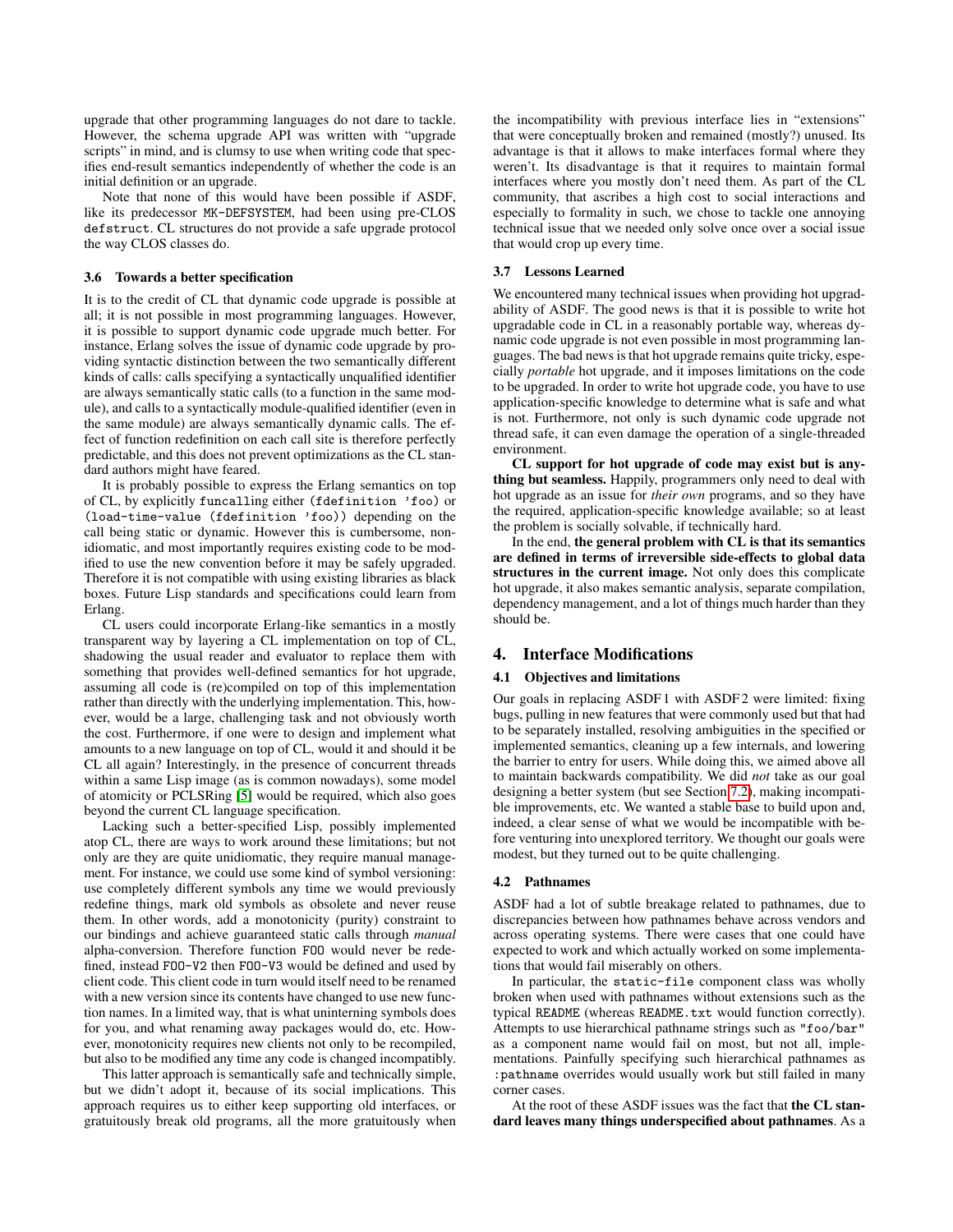result implementations can and do interpret things in very different ways, depending on what struck each implementer as preferrable on each implementation code base on each operating system. Even restricting oneself to current implementations running on modern operating systems (Windows, Linux, MacOS X, etc.), the discrepancies in pathname implementations made it impossible to write a truly portable ASDF system definition using anything but the most basic pathnames lest it break somewhere.

Some ASDF system definers attempted to work around these problems by explicitly providing pathnames to ASDF using the all-powerful "#." read-time evaluation and make-pathname and merge-pathnames to build pathnames manually. This provides portably defined syntax, but at the expense of extremely cumbersome definitions. Even adopting this expedient, programmers would often fail to produce a portable system definition, because of the subtle semantics of merge-pathnames. In particular, common, apparently reasonably definitions would work on Unix platforms yet could fail spectacularly on Windows machines, yielding pathnames with the wrong host and device. This would happen because of the way make-pathname inherits host and device slots from \*default-pathname-defaults\*. CL pathname primitives do not include a portable notion of a relative path independent from a host and device, so there is no portable syntax for specifying such paths.

We therefore built a new merge-pathnames\* to replace merge-pathnames. Unlike the latter, merge-pathnames\* considers relative pathnames as *not* specifying host and device. Typically modern computer users do not wish to specify hosts or devices when working with relative pathnames, but that is not supported portably by CL pathnames. On top of merge-pathnames\*, we built and formally specified a mechanism, merge-component-name-type, for users to provide such relative pathnames in a portable syntax, and have them merged properly with the rest of a component specification.

In other words, we provided a clean, well-specified abstraction interface on top of CL's pathname interface to the filesystem, reinverting some "abstraction inversions" [\[3\]](#page-12-5) of that interface so users don't have to go through the pain themselves. Each programmer knows the relative paths for his files and can specify them, but may not know the fine rules of syntax for pathnames on their particular Lisp implementation and operating system. Even if he does, he is extremely unlikely to know what those rules would be on implementations and systems used by other users of his software. With ASDF 1 it was too hard to get pathname specifications right. With ASDF 2 we made it hard to get pathname specifications wrong.

#### <span id="page-6-0"></span>4.3 Configuring Input Locations

Another issue with CL software that ASDF has to deal with is that there is no well-defined place where to find source code on any particular operating system.

Using ASDF 1, the end user had to somehow configure the global variable asdf:\*central-registry\* in between the moment ASDF was loaded and the moment it was first used. This was tricky, and required all programmers, even newbies, to be able to insert program snippets in the midst of any source code provided by a third party, so that that code would run properly. Advanced users might add some configuration to their implementation-dependent startup file, but there was no convention whereby distributors of independent software modules could safely add system-wide configuration, or whereby users could extend or override such configuration. At best, some launch scripts (such as cl-launch or buildapp) might help one specify those things in a portable way as part of the same relatively simple shell command that invokes the Lisp software.

Some developers suggested that we should use the CL notion of *logical pathnames*, arguing that logical pathnames provide the correct kind of abstraction for this task. The idea fell through because logical pathnames have too many limitations preventing their portable use. Worse, the logical pathnames *themselves* need to be configured, which cannot be done portably, so using logical pathnames simply replaces one hairy problem with another even hairier.

A common strategy using ASDF 1 was to minimize changes required to the asdf:\*central-registry\* by setting up "link farms." A single directory, the link farm, would be added to the registry, and that directory would hold the actual state of the configuration, in the form of symlinks to .asd files. ASDF would follow those symlinks to the actual files and the associated source code. This strategy wasn't practical on Windows, where symlinks are not traditionally well supported. In ASDF 2, we added support for Windows shortcuts, that are that platform's analog to Unix's symbolic links. Furthermore, the integrity of the link farms was always under threat: if a new version of an installed system was to add or remove some asd files, it was up to the user to notice and repair her link farm.

Another strategy, used by one of us (Goldman) was to write a specialized, portable version of the Unix find utility, that would find .asd files. Using this utility, one could easily initialize ASDF 1's \*central-registry\* from, for example, the top-level working directory for a project's revision control system. In turn, that made it possible for a project team to get a consistent, shared ASDF configuration by loading a single file, without the clumsy expedient of a "link farm" (difficult to maintain), and making it possible for programmers easily to change between different project-specific ASDF configurations. In a somewhat simpler expedient, ITA used a directory of .../\*\*/\*.asd to locate all relevant directories to push to the central registry.<sup>[3](#page-6-1)</sup>

Based on a discussion with Stelian Ionescu about the proper way that Unix utilities and Debian distributions are configured, we created a new configuration mechanism, the source registry, that solves all the above mentioned configuration issues. We kept the \*central-registry\* mechanism for backwards compatibility, allowing for a smooth upgrade, but that registry is now empty by default.

#### 4.4 Configuring Output Locations

CL compilers produce FASL ("FASt Loading") files, or fasls, that can be loaded faster than source code. FASL files play a role analogous to C object files. Unlike C object files, compiled CL code may contain arbitrary expressions to be evaluated at load time, in addition to simple function definitions as in other languages. CL compilation can be slow enough that you usually want to use FASL files instead of recompiling the source code every time, as some scripting languages do.

Modern Lisp implementations typically include some kind of compiler that produces reasonably fast code, but take some time to optimize their output. Some implementations (such as ECL) also include an interpreter that simply evaluates the input code more or less directly. This is practical for code that only gets run once, while building or interactively. Other implementations (such as SBCL) eschew an interpreter altogether. For such implementations, evaluation of an interactive form is done by compiling it then immediately executing the compiled code.

<span id="page-6-1"></span><sup>&</sup>lt;sup>3</sup>This simpler approach wasn't available to us, because our directories also contained Java code. The proliferation of subdirectories caused by the Java namespacing protocol made simple tree search unacceptably slow; we needed the equivalent of find's -prune directive. (Robert P. Goldman)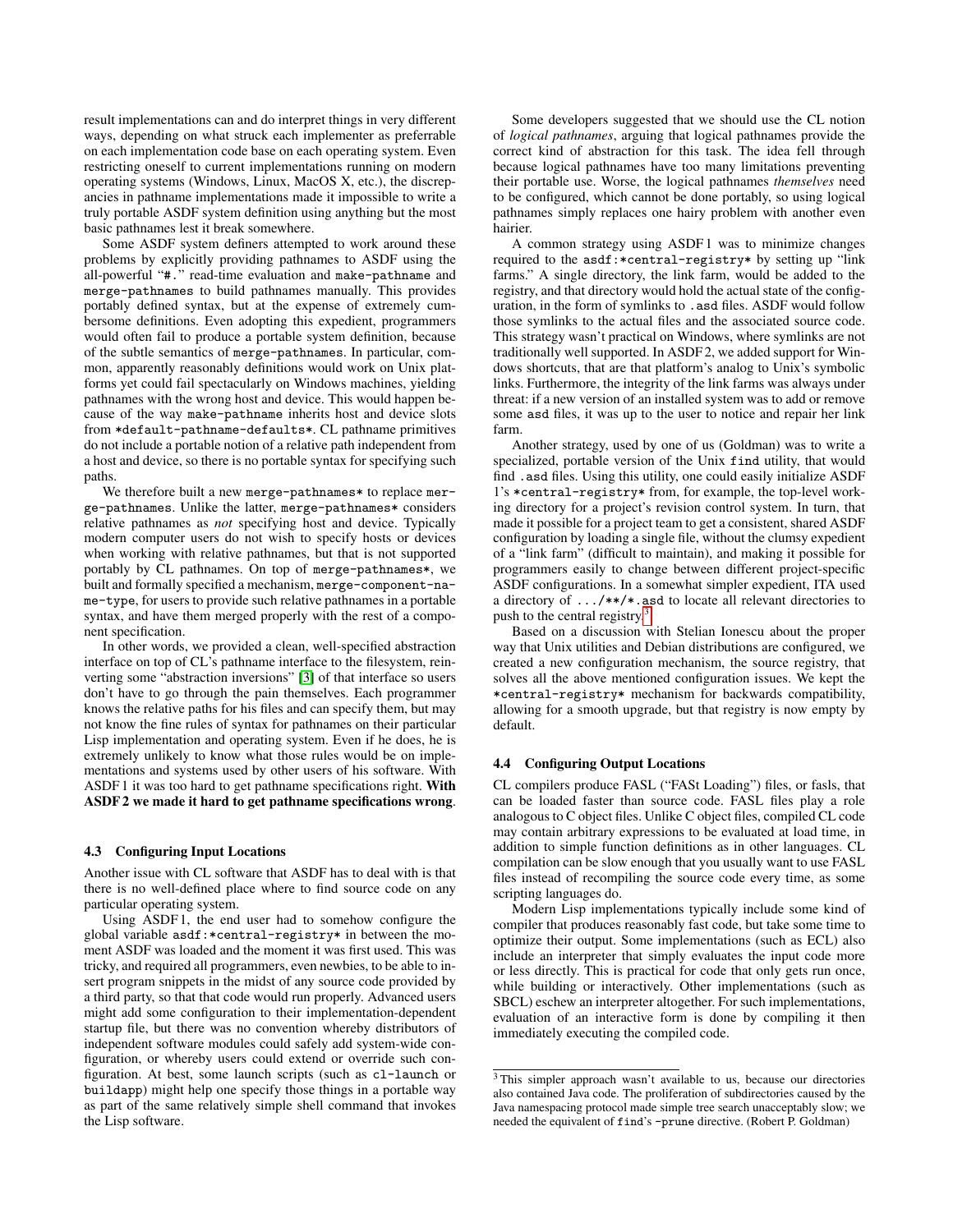Every implementation has a different format for fasl files, reflecting different implementation strategies, etc. Indeed, the format for fasls often varies between different versions of the same implementation. In extreme cases, formats may even vary between installations of identical versions of a single implementation that have been compiled with different options: SBCL compiled with or without thread support, ECL compiled with or without unicode support, Allegro in "modern" or traditional mode, etc.

In this way fasls are unlike C object files, where on any given operating system and processor platform, a standardized Application Binary Interface (ABI) specifies object file format, calling conventions, exception side tables, debugging information, etc.: everything that is needed for producers and users of object files to interoperate. Every CL implementation has its own ABI, and this makes sense, because C is a relatively low-level language designed to be close to the processor, so the mapping from C to processor is simple and direct, whereas CL is a higher level language, which leaves much more leeway in mapping CL to the processor. There are many ways that features like argument passing in presence of optional and keyword arguments, non-local exits, symbol function dereference, fixnum encoding, garbage collection and thread synchronization for garbage collection, etc., can be implemented. These implementation decisions impact the CL ABI and are deeply tied into the guts of the compiler.

Unfortunately, the pathname type (filename extension) for those fasls does not vary as much as the file formats. For example, both Allegro and Steel Bank CL compilers generate files with the .fasl extension, but neither compiler's fasls can be loaded into the other's images.

Therefore, for multiple CL implementations to coexist peaceably, we must have a mechanism to allow ASDF to store compiler output in implementation-dependent places. This mechanism will, as a further benefit, allow software to be distributed as source code in shared system-wide directories and compiled by each user to her own cache with her favorite implementation and compilation options, without giving away write access to the shared directories. Shared write access to a directory containing code fragments that will be run by other users is of course a big security liability. Nor will allowing arbitrary programmers, of arbitrary levels of skill, to modify libraries shared by others contribute to overall system reliability.

The mechanism for controlling output locations is based on clever design by the original ASDF author. For compile-op operations on cl-source-file components, ASDF will direct the CL compiler to compile the file pointed to by the component-pathname and write it to the location pointed to by the output-files generic function. By defining an around method for output-files, it is possible to redirect where ASDF stores its outputs: such a method may apply some pathname translations to each of the considered pathnames and substitute the translated pathnames for the original pathnames. All ASDF-defined perform methods cooperate with this protocol, and user-defined methods are expected to do so as well.

ASDF-Binary-Locations (henceforth A-B-L) was a popular piece of software to redirect compiler output for ASDF, developed by Gary King. One problem with A-B-L was that output translations could not apply to the A-B-L source file itself, since A-B-L wasn't configured when it was compiled. Another problem was that, as for input locations above (Section [4.3\)](#page-6-0), any non-standard configuration required code to be executed after the software was loaded but before it was used. Such configuration code had to set various *ad hoc* variables whose values would be combined in a complex way to create a configuration.

Other solutions included common-lisp-controller (C-L-C) or cl-launch, which were simpler and integrated well with other

aspects of Unix, though less configurable. C-L-C avoided the above issues by making its translation mechanism part of a dumped image, and having a working default system-wide configuration. Unfortunately, C-L-C often broke libraries that were not written assuming that they would be controlled by it. Furthermore, CL implementations not distributed with C-L-C would not "see" the C-L-Cconfigured libraries. For instance, a programmer on a Debian system with C-L-C-integrated SBCL would not be able to easily use her C-L-C-managed libraries in a copy of Allegro she installed. cl-launch avoided the same issues as it carefully managed the execution, inserting the configuration code at the proper time, and providing a working default configuration that the user could override when invoking the launch script. However it only helped during deployment, not during development.

While ASDF maintainer, Gary King decided to integrate A-B-L into ASDF, which solved the first issue with A-B-L (loading it). However, this didn't solve the second issue (configuring it). We wanted an output locations mechanism whose configuration would have the same good properties as the the configuration of input locations. This didn't seem possible with the existing A-B-L API. Since we had to break backwards compatibility anyway, and since A-B-L was not one of the core parts of ASDF for which we guaranteed backwards compatibility, we designed a new mechanism, ASDF-Output-Translations.

ASDF-Output-Translations (A-O-T) is based on a few Domain-Specific Languages (DSLs) that allow to specify pathname patterns and translations in a simple way. We gave it a sensible default configuration that redirected the output of compiled files to an implementation-dependent path under the user's home directory, following the model of c1-launch but with improvements: ~/.cache/common-lisp/*implementation-id*/*source-path* For example:

```
/Users/fred/.cache/common-lisp/
 allegro-8.2a-64bit-macosx-x86-64/
 Users/fred/Downloads/spatial-trees-0.2/
```
We ensured that  $A - D - T$  could express all the cases possible with A-B-L, and the other previous solutions. We went beyond this, covering cases not handled by any of the previous solutions. In particular, we improved the handling of Windows implementations, where pathnames have non-trivial host and device components. We provided a function to convert an A-B-L configuration into a new A-O-T configuration to ease transition. Finally, we provided the developer of ASDF extensions with an interface to specify when the translation should or should not occur.

Despite the backwards incompatibility, the sensible defaults, the upgrade path from previous solutions, and the ability to disable the mechanism in a documented way all conspired to make this new feature one that was widely accepted without much negative feedback. The biggest compatibility problem was with some systems using ASDF extensions that weren't designed for translated output; but they would have been broken by A-B-L already. By enabling output file translation by default, we caused these broken systems to fail early for everyone rather than pass as working for some and then fail for others.

## 4.5 Decentralized Configuration

As opposed to the previous central registry, our new source registry is decentralized. The configuration for our new output translations is also decentralized, and the two configuration mechanisms actually share a lot of code. At the user level and the system level, configuration files make it possible to extend or override the configuration. Moreover, at both levels, information is easy to provide in a decentralized way with configuration directories, and is easy to override in a centralized way with configuration files. Finally, the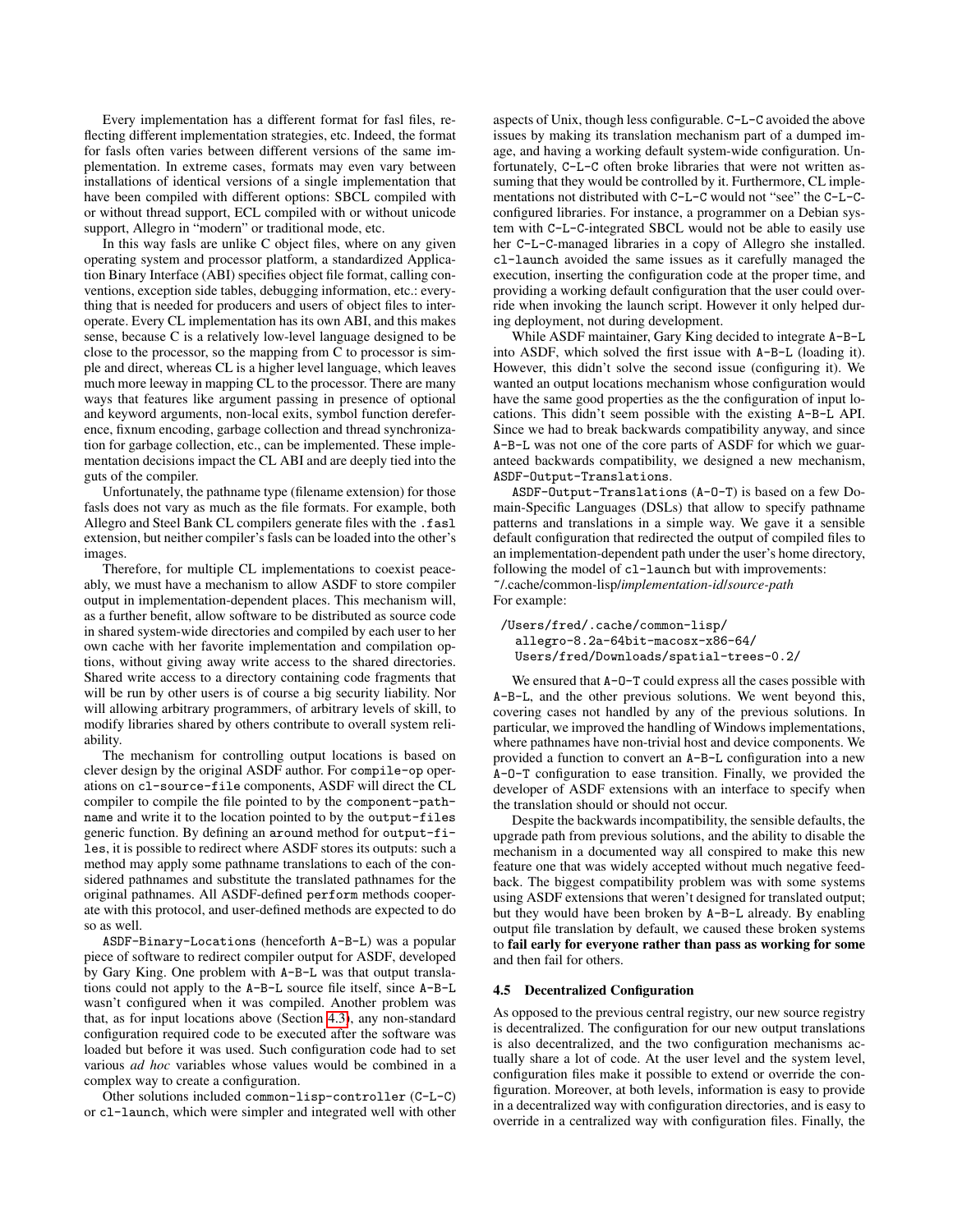ability to recurse through a directory hierarchy removes the need to either maintain a link farm or update the configuration as library source trees evolve.

The new decentralized configuration facilities decouple software distribution from software integration. The operating system software distribution (e.g. Debian or Red Hat) or user-level software distribution (e.g. clbuild) can simply provide software modules together with proper configuration as to where to find those modules. The distribution mechanism need not track and modify all the user-controlled programs that may use those modules. Further, the authors of CL programs can now rely on some software distribution mechanism rather than having to include their own module management. They can write scripts that integrate those libraries into programs without having to worry about how the libraries were distributed to the user. The steps of acquiring and using libraries can now be independent for CL programmers as they have for a long time been when using other languages (say C or Python), though with different constraints and through different means.

C programmers usually rely on libraries being installed in some system path, as compiled according to the system-wide ABI. CL lacks both system support and a standardized ABI; which implementation a library will be used with can't be determined at installation time, so this strategy won't work. Moreover, Lisp being a dynamic language favoring interactive development, distributing code as source allows for debugging and documentation habits that would be foiled by binary-only distribution. Source is all the more important since CL doesn't have a notion of "header files" describing the interface of functions independently from their source code, nor much of a standardized documentation system beyond reading the source code (though there are programmatically available documentation strings).

Compared to dynamic "scripting" languages like Python or Perl, CL in practice requires pre-compilation of source code into FASLs. It also has an exploded community divided by many implementations, so there cannot be such thing as a standard distribution of CL software. CL vendors install their bundle software wherever they want, or (like Franz) leave the installation location decision to their customers, and there is no cross-vendor standard for software installation.

The ability for ASDF to easily and predictably override a user's default configuration is also very important. Consider the case of a programmer who is involved in multiple different projects, each depending on its own portfolio of libraries. Each of the projects may require specific versions of libraries, sometimes the latest development software, sometimes an old release, sometimes including local patches, in ways that are incompatible with the version requirements of another project. Such a project may also need to be deterministically compiled from a controlled configuration of library dependencies rather than from whichever configuration sits on a particular computer, or is used by the team members to compile their other projects. Therefore, we make it possible to extend or override ASDF 2's configuration using environment variables; or programmatically from within the Lisp image.

Additionally, we provide a conventional shell-friendly syntax for the most commonly used subset of our configuration DSLs as well as a full-featured Lisp syntax, in the hope of keeping everyday system administration simple.

All this work on configuration, while technically simple, significantly increased the size of ASDF; but it was well worth it, because this allows each one to contribute what he knows when he knows it, and does not require him to contribute what he doesn't know. ASDF 1 required expert configuration work to be done by the end user, who needed to know all about the location of the various software modules involved in each project. With ASDF 2, the source-registry and output-translation configuration can be

provided in pieces, each piece configured by He Who Knows Best about that piece, without requiring him to also configure things he doesn't know about. Distributors can distribute code and provide configuration information about where code is distributed, either at the system level or the user level. Integrators can write scripts that glue code together without having to worry about code distribution. Individual users can add bits about their user-specific configuration and either inherit system-provided configuration or override it, depending on their needs.

In the end, the aim of our interface modifications was this change in how programmers interact with the machine and with each other, smoothing the need for synchronization between experts and lowering the barriers to entry for newbies.

#### 4.6 Finding data files

An extension related to pathnames above as well as to input and output locations is the question of how to find files distributed with an ASDF system, such as data files. A system containing code that wished to find such files for use *at run time*, often encountered difficulties: code that, for example, attempted to use \*load-pathname\* would be foiled by A-B-L or A-O-T. There were workarounds, typically involving the use of (or \*compile-file-pathname\* \*load-pathname\*), or the definition of a global variable based on \*load-truename\* in a system's .asd file; but these were cumbersome and black art that were reinvented over and over. We have added system-relative-pathname to the ASDF API to make this easier. It accepts a portable relative pathname syntax and helps find files in their input locations without being foiled by translated output locations.

## 5. Engineering Best Practices

#### 5.1 Sensible Data Structures

ASDF is (a) a lot of setup and configuration to build a graph that models the software being built, (b) a few simple actions that can be done on components, and (c) a small planning phase that computes from the model a list of such actions.

This planning phase, which is conceptually a simple depth first search but with plenty of cases, used to be encoded in a single humongous function traverse. In our bid to understand the algorithm and fix several bugs that affected correctness and/or performance, we broke the function down into smaller, more understandable parts. Along the way, we refactored the code, and reexperienced the fact that good data structures and algorithms matter.

ASDF was using the all-purpose Lisp data structure of linked lists as internal representations for sets of components and sequences of operations. This probably made the initial exploratory development of ASDF easy by allowing the original author to reuse the relatively well-endowed builtin "library" of CL functions operating such linked lists. However, linked lists are seldom the correct data structure for large data sets, and indeed, ASDF was extremely slow when running on large systems.

After breaking down the traverse function, we saw that while traversing the graph of component dependencies, ASDF 1 used to search for components by name through a linear search in a list, costing linear time per search and quadratic time overall. ASDF 2 uses a per-module hash-table, with constant access time per search, linear cost overall. Similarly in ASDF 1, the pruning of redundant subgraph traversals and the detection of circularity were done with sets implemented as lists, with linear time per operation cost, quadratic time overall cost. ASDF 2 uses hash-tables instead with constant time per operation, for an overall linear cost. Last but not least, in ASDF 1, the traverse function was recursively appending lists that are themselves the result of append operations from recursive calls to traverse, for an overall cubic runtime. ASDF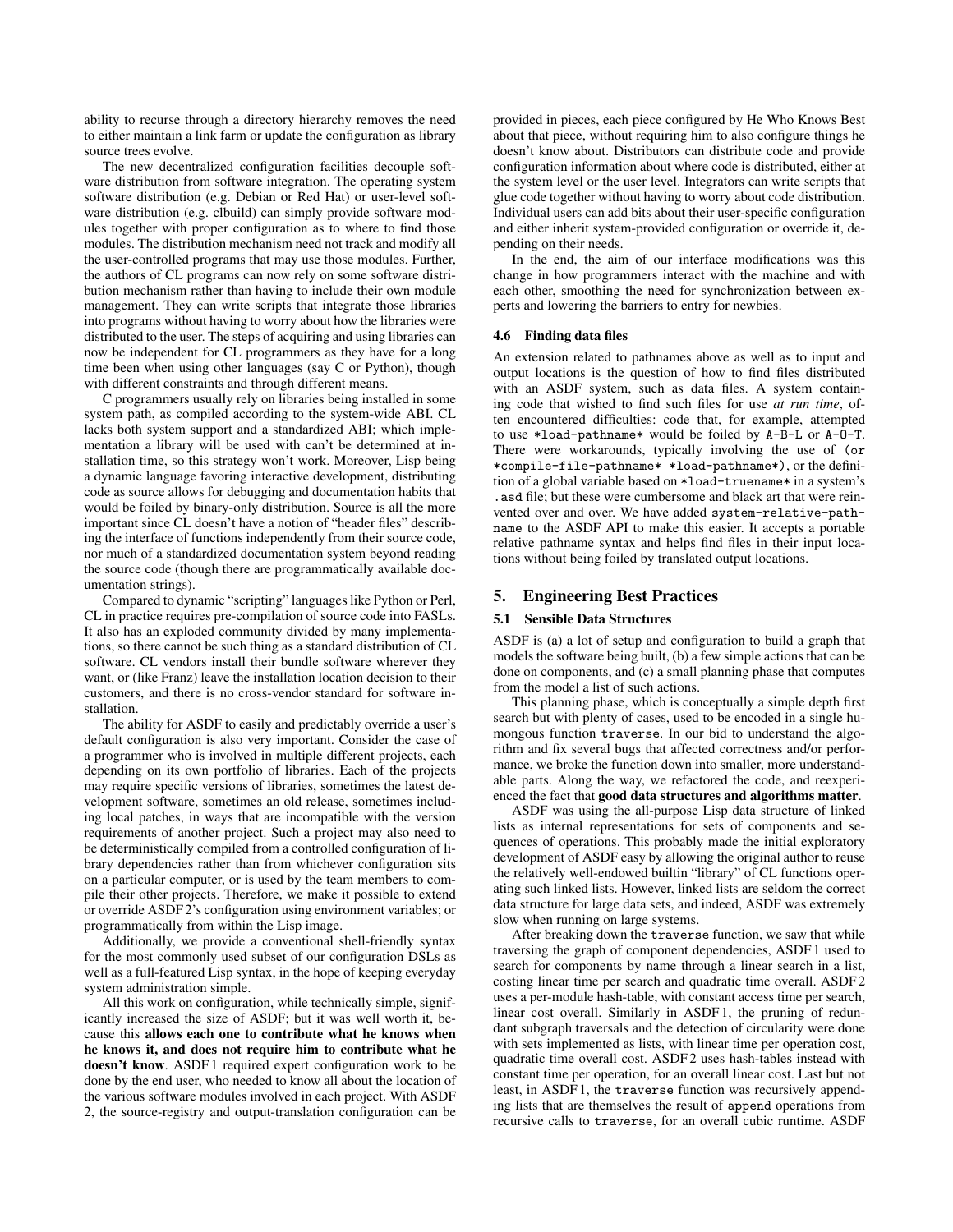2 instead recursively accumulates items in a tree, then flattens the tree in the end, for a linear overall cost.

We ultimately gained over an order of magnitude speedup when using ASDF to plan the build of a large system (over 700 files) used at ITA Software. This system was generated by flattening what used to be a hierarchy of systems that had grown ugly cross-directory dependencies.

#### 5.2 Regression Test Suite

When we redid the traverse algorithm, we found that there were bugs in some of undocumented features such that these features couldn't possibly have ever been working, much less used. One was the "feature" feature to conditionally depend on another component. Another was specifying a list as the :force keyword argument to operate with the intent of specifying systems that have to be rebuilt even if they haven't changed. In both cases, we fixed the code, and inserted a (continuable) error to warn the potential user that such a feature was never supported.

The main point is that if these features had had tests, the author would have caught earlier the fact that they weren't working. In software as complex as ASDF, a seemingly innocuous change can often break things badly in situations that the author of the change failed to consider. In order to avoid such bad changes, it is extremely important to have a good (or even a bad) regression test suite, that will detect changes in behavior and make it obvious when a change is bad that might otherwise have seemed good. To actually detect regressions, it is important that all tests should always pass on all supported implementations, even if some tests have to be disabled or tweaked on some implementations to not crash somewhere.

Testing is paramount. Without the test suite, we'd be nowhere. We only regret that we did not muster the time and courage to add test cases for every single feature.

#### 5.3 Backward Compatibility

It is a testament to how central ASDF has become to the whole community that we felt enormous pressure to be backward compatible. We could not have achieved this goal without a regression test suite, and any failure we had in backward compatibility was first our failure to adequately extend our test suite. We did fail to maintain compatibility in many ways, sometimes intentionally, sometimes not. These compatibility failures caused pain for all involved, but it seems that ASDF 2 is welcome overall.

Interestingly, most of our incompatibilities are somehow related to pathname handling. Output pathname translations is now enabled by default, which surprised a few users, and broke a few systems that expected no such translation. The compatibility mode with A-B-L requires users to adjust their configuration, though in a straightforward way (also, one common configuration triggers a bug on one implementation). In ASDF 1, the :pathname keyword argument of defsystem was specially evaluated (other keyword arguments were not). We disabled evaluation of this argument, to make it homogenous with the same keyword argument for other components, which bit some users who switched to our new portable pathname designator syntax. Our new portable way of specifying relative pathnames for components was incompatible in a few corner cases in order to achieve a simple, coherent specification; this broke some existing code.

Our recursive search feature for the source registry has a slight but noticeable performance hit on some implementations, and failed due to a bug in one implementation. Finally, the mechanism by which one customizes a system so that Lisp files may use a different extension from the default .lisp has changed, due to our computing component pathnames eagerly rather than lazily.

A few programs that relied on unexported internals of ASDF had to be fixed when we changed the calling conventions of some functions; but we consider we were in our rights, as these interfaces hadn't been exported. We do export them now, however, and promise that we won't change them incompatibly in the future. However, exporting new functions created a namespace management issue for users who import all the symbols from ASDF, as some symbols clashed with symbols from other used libraries.

These incompatibilities were all easy to identify and fix, but it must be noted that we sometimes sacrificed backward compatibility to a greater sanity.

## 5.4 Portability

While developing ASDF 2, we relearned the value of several wellknown software development practices. Here are the lessons we learned in the context of CL.

The first thing we learned to value was portability. For ASDF 2 to be widely adopted, we needed it to be portable to as many CL implementations as possible, adapting to the features, quirks, bugs and limitations of each. At the same time, for software using ASDF to be portable, we also needed to precisely define the semantics of ASDF 2 in a way that leaves as little space for undefined behavior as possible. We can't simply be "transparent" with respect to semantic discrepancies between underlying implementations; we must abstract those discrepancies away.

Most importantly, and as mentioned in Section [4.2](#page-5-0) above, we had to implement our own well-defined syntax and semantics for specifying and using relative pathnames whose type component may have been independently specified. We also had to either rebind or shadow symbols for redefined functions depending on implementation as discussed in Section [3.](#page-2-2) In order to eliminate all warnings on all implementations, we had to be careful to include ignorable declarations in defmethods, and avoid forward references to as yet undefined and undeclared functions. We also had to revert the previous use of the long form of define-method-combination, that some implementations did not support, instead introducing additional generic functions as extension points for which users may define methods. Finally, we wrote several portable wrappers over implementation-specific functions to access the environment, such as getenv, and made tens of small implementation-specific adaptations.

There is, however, one place where we took pains to be transparent to cross-platform semantic discrepancies: in the mini-languages to specify pathnames with a shell-friendly syntax, we adopted the same separator for lists of paths as the shells use respectively on Unix and Windows. Thus, we are using ":" on Unix vs ";" on Windows — indeed ":" is used as a device name indicator on Windows and cannot be used as a separator, and ";" is traditionally used instead. The reason our previously mentioned rule about abstracting underlying semantic discrepancies doesn't apply here is because the shell configuration is not something done *below* the level of ASDF that we may hide from the user, but something done *above* the level of ASDF. Indeed when the user is using cygwin as a Unix emulation over Windows, then the shell uses ":" and so does ASDF.

#### <span id="page-9-0"></span>5.5 Keeping It Simple

In revising ASDF we vowed to follow the KISS principle, and not introduce any unnecessary complexity into the program. However, we did find that a lot of complexity was necessary — more than was originally anticipated by either the original authors or us.

We will maintain ASDF as the minimal but extensible core functionality of a build system for CL software. The principle is that anything that can be provided as an extension should be provided as an extension and left out of the core. ASDF has been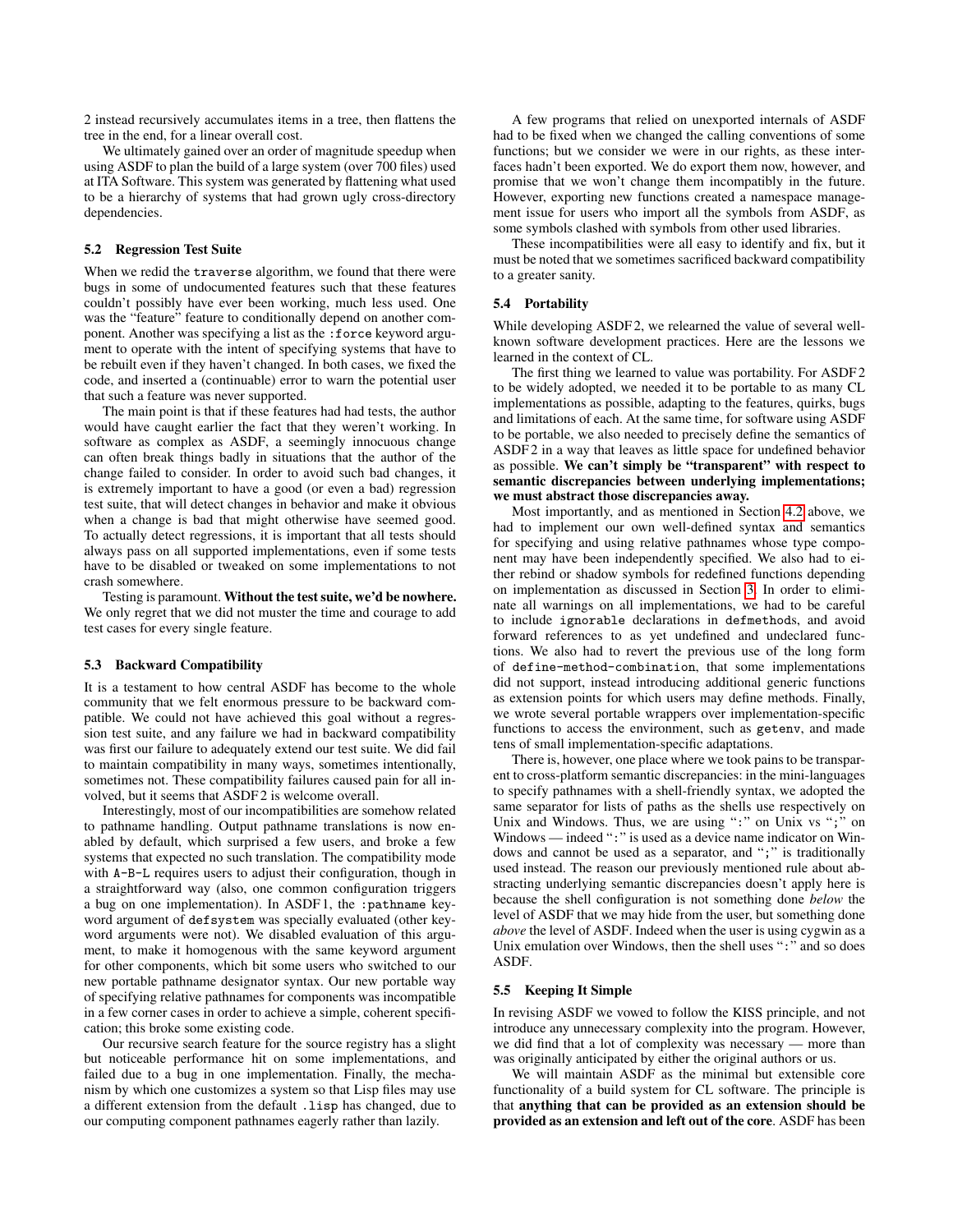```
(defsystem :test-module-depend
 :components
 ((:file "file1")
   (:module "quux"
    :depends-on ("file1")
    :components
    ((:file "file2")
     (:module "file3mod"
      :components
      ((:file "file3")))))))
```
<span id="page-10-1"></span>Figure 3. Example system illustrating the module dependency bug.

successfully extended to support such things as FFI generation, syntax extensions, etc. Although we tried to maintain simplicity, we found that configuration had to go into the core of ASDF. You can't bootstrap the configuration of inputs and outputs as an extension, because you need that configuration to locate and compile extensions. Similarly, on Windows, support for shortcuts had to go into the core.

With all the things we added, ASDF almost doubled in size since we started working on ASDF 2, and almost quadrupled since the original author left. Our release 2.008 is 146448 bytes long; 1.369, the last release by Gary King was 77079 bytes long; the last version by Daniel Barlow, in 2004, was 38881 bytes long.

On a positive note, CL helped us keep things simple. Andreas Fuchs wrote POIU [\[10\]](#page-13-5), an extension for ASDF implementing parallel compilation. Because ASDF was lacking appropriate hooks, he had to redefine many internals of ASDF. These redefinitions were broken by our ASDF2 modifications. One of us (Faré) suddenly became the maintainer of *both* pieces of software, and took the opportunity to provide from ASDF all the pieces needed for POIU to work without having to redefine anything. This required exposing a new function component-operation-time; making operate a generic function rather than a simple function, so that POIU could define :around methods on it; and adding slots to components to remember original definition-time. This dependency information was not previously retained by ASDF, which only remembered a digest fit for its specific traversal algorithm.

POIU showed CL, and particularly the CLOS object system, at its best. First, it was very impressive that POIU could be written without cooperation from the ASDF maintainers. This was achieved thanks to CLOS class redefinition. Second, the power of CLOS allowed us to keep the interface between POIU and ASDF very simple and informal.

# <span id="page-10-0"></span>6. Fixing traverse

One of the most annoying bugs we fixed for ASDF 2 was a problem with dependencies involving composite components (modules and systems). This bug illustrates issues in the original design of ASDF as well as limitations in our rewrite of it. Ours was a partial fix, and we will have to tackle a full solution in the future.

In ASDF 1, the dependencies of a composite component would fail to trigger recompilation of that component and its dependents (the components that depend on it). Figure [3](#page-10-1) gives a system that shows the bug. If one were to load this system, modify file1.lisp, and reload the system, ASDF 1 would fail to recompile file2.lisp or file3.lisp the second time around.

The problem arises because of the way that ASDF models composite components such as system or module, that contain other components. As per the original design of ASDF, traverse generates a plan made of a sequence of elementary steps to perform, each a pair of operation and component. This design can be contrasted with a maybe more intuitive model where instead of a list of elementary steps the plan would have been a tree of composite steps and their constituent sub-steps. A consequence of this design is that the step corresponding to operating on the composite component does not wrap *around* the steps involving its constituents, but is only a synchronization mark scheduled *after* all of them. The perform method over such an step does nothing.

So, in ASDF 1, if one was to (compile and) load system test-module-depend, touch file2.lisp, and then ask whether compile-op had been done on module quux (containing file2), the answer would be "yes" (there are no effects to the perform method, there is nothing to do to re-do that, and you should not force any dependency because of that step not having been done yet), although according to the maybe more intuitive model, the answer would be "no" (there are effects required to compile the constituents of that module).

This foils the common desire of ASDF system definers to define :around methods for perform. Such methods could for instance bind a dynamic variable (such as \*readtable\*) around all of the loading done to a module or system, or establish some handler to catch common conditions, or build and check some datastructure based on effects of operating on sub-components (e.g. exported interfaces). Currently, such things have to be done inside each source file, or by specializing the class of the source files in the module.

Trying to fix composite dependencies in traverse, therefore, opened a big can of worms. The rule of good engineering that ASDF fails to adhere to is, thou shalt tailor thy datastructures to the target problem, not pick them based on how easy they are to express in the source programming language (and if your programming language isn't expressive enough, you picked the wrong one). CL, with its strong support for cons cells as lists and sets, was certainly misleading here; however ASDF gets some excuse for being a piece of software that cannot use datastructure libraries, since it is the one responsible for loading libraries.

ASDF 1 originally contained special-purpose, *ad hoc*, logic for modules to decide when their components needed to be operated on (since operation-done-p could not be used), and this specialpurpose logic had some bugs. Faced with buggy code we didn't understand, we considered but quickly decided against a radical reimplementation according to the model we think was more intuitive, that would give wrapping semantics to perform on modules. Indeed, we didn't dare make big sweeping changes because we didn't understand the algorithm we were trying to fix, and the consequences such fix would have on client systems that may have depended on the existing model. It is only after refactoring the whole implementation, then later proofreading each other's explanations while writing this article, that we finally understand the ins and outs of the algorithm.

As for the bug illustrated in Figure [3](#page-10-1) (which was taken from the ASDF 2 test suite), we also decided to only fix it in the case of modules within a system, but not in the case of systems. If a *system* a, depended on by system b, changes, that change does *not* trigger recompilation in b. We feel that this is not correct behavior. However, some users had come to consider this as a *feature* rather than a bug. We were conservative and preserved this behavior.

The rationale for the existing behavior is that, unlike the files that internal modules depend on, systems *usually* have stable interfaces, and that when their interface changes, either the client systems will change accordingly (in which case ASDF will detect that change and recompile them), or things will otherwise break in obvious ways. However, other users have complained that this is the wrong thing, and that compilers are fast enough that it is better to pay to recompile in the above cases. According to this argument, the recompilation is cheaper than wasting hours at de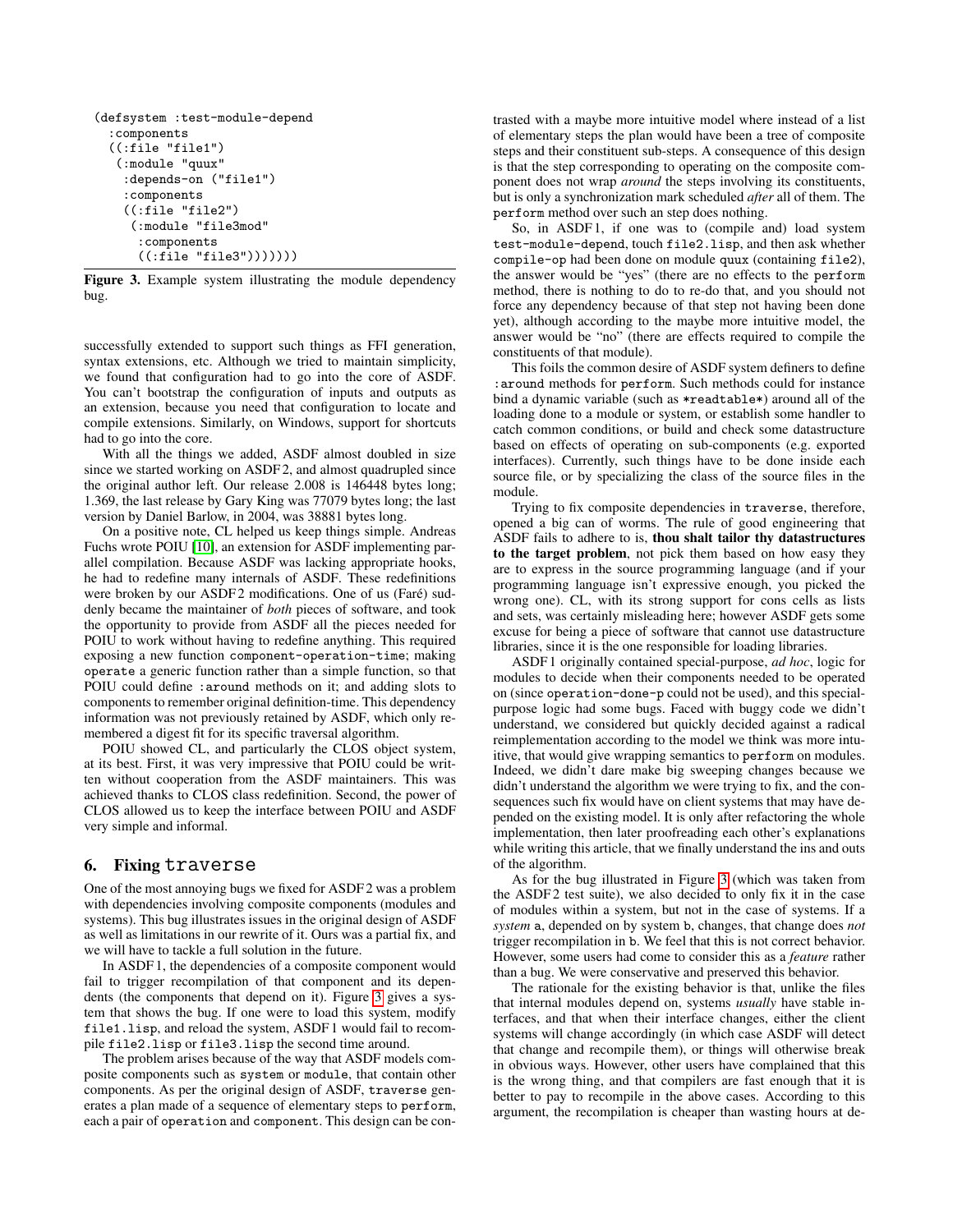bugging an invalid image that wasn't properly recompiled when a system interface changes in a *subtly* incompatible way that causes an non-obvious bug (such by a modified macro definition). We will probably do what we consider to be the right thing eventually, and sacrifice backward compatibility with a dubious model. See Section [8.](#page-11-1)

# 7. Related work

# 7.1 History

A key inspiration for ASDF was MK-DEFSYSTEM, Mark Kantrowitz's portable DEFSYSTEM facility [\[11\]](#page-13-6). At the time when MK-DEFSYSTEM was developed, there was no portable, non-proprietary system definition facility for CL, as Lisp moved off specialpurpose platforms and onto general-purpose hardware. Prior to this (and substantially prior to a true *Common* Lisp), there were a number of different system-defining facilities, notably the Symbolics DEFSYSTEM  $[21]^{4}$  $[21]^{4}$  $[21]^{4}$  $[21]^{4}$ , but people wanting to portably define systems had to rely on LOAD scripts and/or REQUIRE.

The ASDF manual [\[4\]](#page-12-0), discussing MK-DEFSYSTEM as an inspiration, explains that it was intended to better use modern CL capabilities. Notably, MK-DEFSYSTEM is written in pre-CLOS CL, whereas ASDF boasts use of CLOS for features for extensibility, in a way partly inspired by a design by Kent Pitman [\[14\]](#page-13-8). However, we argue that a primary reason for ASDF's success was not its CLOS architecture, but its elegant use of \*load-truename\* to solve the social problem of installing and referencing installed Lisp libraries. The problem of *installing* Lisp libraries was not helped by MK-DEF-SYSTEM, but was substantially eased by ASDF. See Section [4.3](#page-6-0) for more discussion of this issue.

BUILD [\[17\]](#page-13-3) was an earlier Lisp build system (antedating CL) meant to replace the Symbolics DEFSYSTEM. It is cited as an influence to MK-DEFSYSTEM. BUILD attempted to be more declarative than make and other predecessors. It notably introduced the notion of automatically deducing dependencies from a graph of inter-file references, rather than having to manually declare rules that transitively enforce recompilation upon file modification.

# 7.2 Competing CL build tools

In the modern Lisp world, two alternatives to ASDF provide an interesting contrast. XCVB [\[16\]](#page-13-9) abandons ASDF's single-image model to bring the pure functional way of building software in separate processes. On the other hand, McDermott's YTools system focuses on image maintenance, allowing the programmer to specify dependencies for units smaller than files, up to and including individual data structures.

<span id="page-11-0"></span>*XCVB* XCVB [\[16\]](#page-13-9) is a proposed replacement for ASDF. Where ASDF builds software into the current "One True" Lisp world in a context-dependent way, XCVB deterministically builds software into multiple virtual Lisp worlds (as many Unix processes). Image maintenance is achieved through a small system xcvb-master (one tenth the size of ASDF 2), that spawns XCVB as an external process to build software, that it subsequently loads in the current image, eliminating interferences between the current image and the build process.

<span id="page-11-2"></span>XCVB is currently working and has many features that ASDF doesn't have and could not be evolved to have, including a deterministic build model, cross-compilation, and enforcement of declared dependencies. On the other hand, XCVB requires CL software to be adapted to its build specification format and its slightly stricter build constraints, and it doesn't currently support as many target platforms as does ASDF. Development of XCVB is ongoing, but from the simple one-paragraph idea to a satisfying product, an incredible — and originally unforeseen — amount of work is needed. XCVB has to handle most of the issues that we faced in ASDF 2, and some others as well, from the fine semantics of UNIX signals to distinctions between host and target system that appear in cross-compilation. On the other hand, XCVB has the advantage of clean slate redesign on its side.

Yale tools McDermott's YTools system  $[12]$ <sup>[5](#page-11-3)</sup> is at the opposite extreme from XCVB. Instead of concentrating on the build aspect of the problem, and starting multiple CL processes to do this most cleanly, McDermott's system focuses on the problem of "maintaining the coherence of a running Lisp." McDermott aims specifically at keeping a *single*, long-lived CL process in a coherent state. While the YTools system can do the same sorts of task as ASDF, Mc-Dermott also allows programmers to decompose system definition *below* the file level, allowing them to name arbitrary *chunks*, and define how these chunks are *derived* from each other. So, for example, one might define in a logic programming system, a table for procedural attachment, attaching functions to keywords, maintaining the functional attachment in a hash table. McDermott's system would allow one to record the fact that the hash table (one chunk) is derived from a set of function definitions (other chunks), automating the process of updating the hash table when one of the function definition changes. McDermott uses his chunk maintenance system as the substrate for the YTools File Manager, which plays a role similar to ASDF.

# 7.3 Build tools beyond CL

There are many related tools for other programming languages; too many to list here. We have already discussed make [\[8\]](#page-13-1) in Section [2.2.](#page-1-2) Omake [\[9\]](#page-13-10) is a notable modern take on the make concept: of interest to readers of this article are features such as automated dependency analysis, sub-project management, use of cryptographic checksums instead of timestamps, and extension using a DSL (instead of relying on shell commands). Possibly closer to ASDF in flavor are integrated build systems such as CONS [\[19\]](#page-13-11) and SCONS [\[18\]](#page-13-12), that aim to unify the entire build chain. These, too, aim to overcome many of the limitations of make. The ant system for Java also attempts to go beyond make, in particular in using an XML dialect to provide more declarative system specifications [\[2\]](#page-12-6).

# <span id="page-11-1"></span>8. Future Directions

There are many as-yet unresolved issues in ASDF, which present opportunities for future improvement. We regarded these issues as out of scope for ASDF 2, either because we didn't have resources to solve them yet, or because they threatened backwards compatibility.

There have been repeated calls to make ASDF system definitions more fully declarative. Currently, ASDF system definitions are not fully declarative, which makes it difficult for ASDF extensions to be able to look into .asd files and reason about them. One substantial reason for being non-declarative is that there is no clear protocol for loading ASDF extensions required to interpret a system definition. Right now, system definers that use an ASDF extension must put something like

#### (asdf:load-system "my-asdf-extension")

or define their own classes and methods in the .asd file. The problem with this is, of course, that after it all bets are off about the readability of the file's contents. In ASDF2 we extended

<span id="page-11-3"></span><sup>5</sup> This system is, as far as we could tell, nameless. We call it "YTools," because the chunk manager is distributed as part of McDermott's YTools CL utilities library[\[13\]](#page-13-13).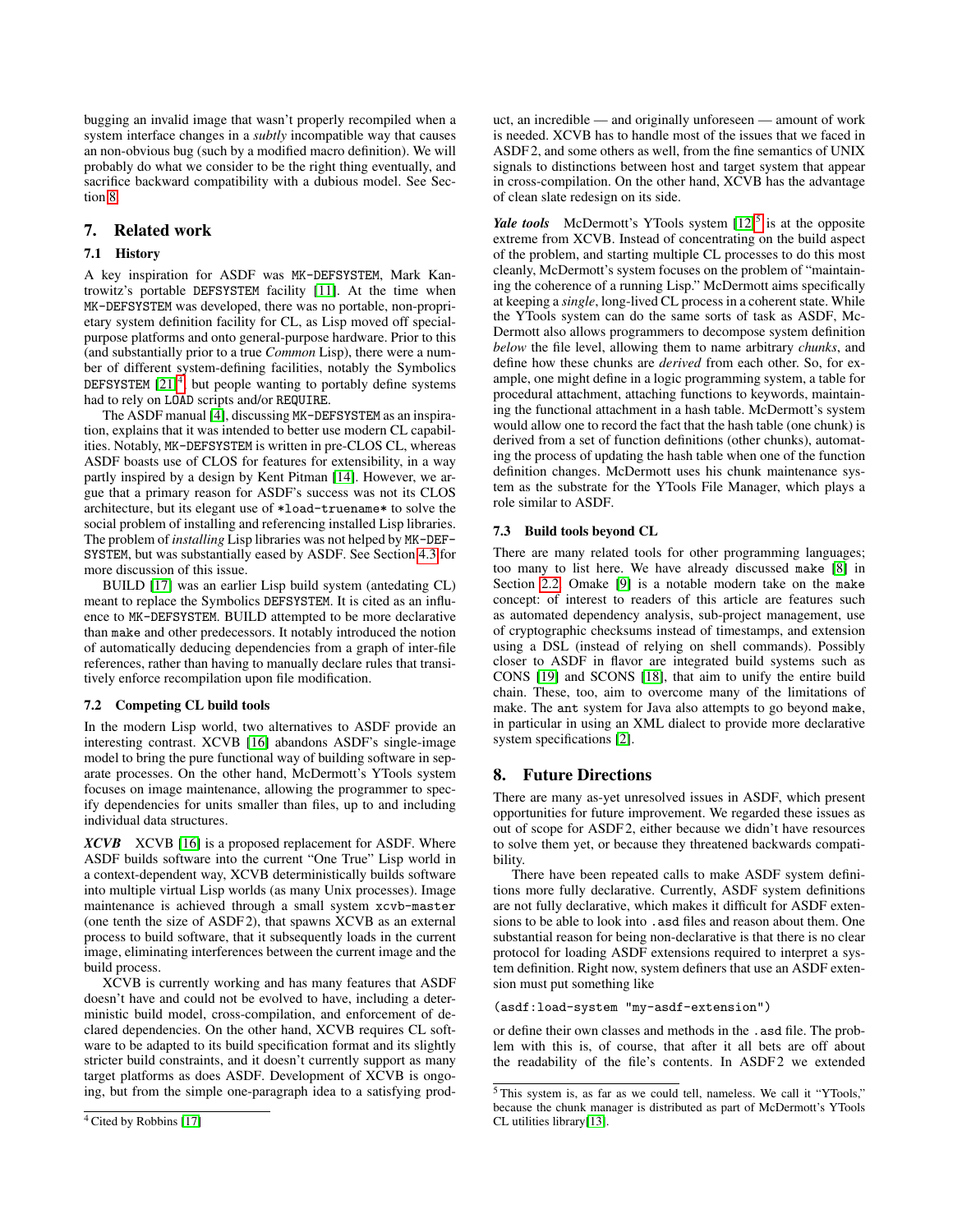defsystem with a :defsystem-depends-on argument so developers may declare dependencies required *in order to process the system definition*. However, :defsystem-depends-on hasn't been widely adopted yet, and interacts poorly with previous conventions whereby symbols in extension packages were to be used in the defsystem form. Extension packages cannot be used with :defsystem-depends-on because the defsystem form has to be read before the :defsystem-depends-on argument is processed, causing the symbols to be created. We suspect that other aspects of the ASDF extension protocol may have to be amended before ASDF can be usefully considered declarative.

Another frequent request is provide a clean way to specify "conditional components." These may be used to support files only used on some implementations, or for test files only loaded when doing a test-op, not a simple load-op. Conditional system dependencies could also be added, such as test libraries, or support systems. Currently, implementation-specific changes are typically implemented with "#+" reader-conditions that are invisible to ASDF, and test files are typically handled by defining a separate test system.

Earlier in this paper (see Section [6\)](#page-10-0), we discussed our struggles to fix composite component dependencies in traverse, and the somewhat unsatisfactory partial solution we came up with. Further fixing this problem would involve addressing the semantic problems of operations on composite components. One solution could be to modify the operation-done-p protocol to propagate a timestamp from the transitive dependencies of a build step. Or we could abandon the current model of a generated plan as a sequence of atomic actions for a more intuitive model that allows for nested actions, and may or may not generate a plan in advance. Considering how this may affect backward compatibility, such changes will no happen as part of the current ASDF 2 line, but may be part of a future ASDF 3.

There have been calls to make traverse part of the ASDF API in order to enable more introspection. This would be especially useful for authors of ASDF extensions. It would be wise to resolve the traverse bug before doing this, in order to provide a stable API, especially if we were to choose to add nested steps to ASDF plans.

More modest extensions include adding new standard operations and components to ASDF. There have been calls to add a doc-op, whose purpose would be to build documentation for a system. There *does* exist a test-op, but it has very weak semantics. System definers who implement this operation do not have clear directions about how to, e.g., signal success or failure. This is complicated by the fact the protocol for operate does not pro-vide a standard return value.<sup>[6](#page-12-7)</sup> One component type that has been repeatedly added by system definers (and often in a buggy way) is a "load-only" CL source file. This is a file that is to be loaded but *never* compiled. Previous system defining facilities, including MK-DEFSYSTEM [\[11\]](#page-13-6), have included such components.

Perhaps the most valuable extension one could make would be to improve ASDF's documentation. We have begun this project, but have not done the thorough, end-to-end rewrite that is needed. A particular need in this area is to clearly document the ASDF protocols for operations and components. ASDF claims to be extensible through its use of CLOS, but in practice this extensibility is limited and problematic. The problem is that there is no clear specification of which methods must be defined when creating either a new component subclass or a new operation subclass. In practice,

we find ASDF users doing this empirically, and such definers often find that what seemed to work well for them does not work for others using their new classes.

# 9. Conclusion

From the point of view of computability, there is nothing one can do with ASDF 2 that one couldn't already do with ASDF 1. For that matter, there is nothing one can do with ASDF 1, that one couldn't do without it, and nothing that any piece of software can do that one couldn't do by reimplementing said piece of software. Of course, the implicit assumption above is that of development by a single notional programmer with unlimited resources. The whole point of ASDF is to improve software development in the case of many programmers each with limited resources, where communication between programmers is costly.

Our ambitions in developing ASDF 2 were relatively modest, as indeed were the ambitions behind ASDF itself. Despite this, ASDF has brought something to the CL community that past system build systems failed to achieve: the ability for developers to cooperate with each other, using pre-negotiated conventions to share their work and build large systems across the community without centralized coordination. In revising ASDF 1 to ASDF 2 much of the challenge was to do so in ways that would minimally disrupt this sharing, and ideally would further it. Doing so, we were reminded that software is hard, very hard. Simple ideas can take literally hundreds of iterations to get right.

We would like to conclude with an invitation to the entire CL community to enjoy ASDF2 and, if they are so inclined, to further contribute. Interested parties can investigate the ASDF source repository. There is documentation, however imperfect. We would encourage CL implementers to please incorporate ASDF2 into your implementations. To users we say: (1) Enjoy the new features, (2) report bugs to launchpad ([https://bugs.launchpad.](https://bugs.launchpad.net/asdf) [net/asdf](https://bugs.launchpad.net/asdf)) and (3) help us write better documentation. If you are really enthusiastic, become the new ASDF maintainer! If you do so, though, please be conscious of its central social role, and when changing it "*Primum non nocere*" — First, do no harm. We found this to be harder than it first appeared.

# Acknowledgments

We thank Vadim Nasardinov, Ethan Schwartz, Scott McKay, Dan Barlow, and the anonymous reviewers for comments and suggestions.

# References

- <span id="page-12-1"></span>[1] American National Standards Institute and Information Technology Industry Council. *American National Standard for information technology: programming language — Common LISP: ANSI X3.226-1994*. American National Standards Institute, 1996.
- <span id="page-12-6"></span>[2] ant. Apache ant website. URL <http://ant.apache.org/>.
- <span id="page-12-5"></span>[3] H. G. Baker. Critique of DIN kernel lisp definition version 1.2. *Lisp & Symbolic Computation*, 4:371–398, Mar. 1992.
- <span id="page-12-0"></span>[4] D. Barlow and contributors. *ASDF Manual*, 2001–2010. URL [http:](http://common-lisp.net/project/asdf/) [//common-lisp.net/project/asdf/](http://common-lisp.net/project/asdf/).
- <span id="page-12-4"></span>[5] A. Bawden. PCLSRing: Keeping Process State Modular. Technical report, MIT, 1989. URL [http://fare.tunes.org/tmp/emergent/](http://fare.tunes.org/tmp/emergent/pclsr.htm) [pclsr.htm](http://fare.tunes.org/tmp/emergent/pclsr.htm).
- <span id="page-12-3"></span>[6] D. G. Bobrow, L. G. DeMichiel, R. P. Gabriel, S. Keene, G. Kiczales, and D. A. Moon. Common Lisp Object System specification. Document 88-003, X3J13 Standards Commitee (ANSI Common Lisp), June 1988.
- <span id="page-12-2"></span>[7] P. Costanza. Closer project. web site, 2010. URL [http://](http://common-lisp.net/project/closer/) [common-lisp.net/project/closer/](http://common-lisp.net/project/closer/).

<span id="page-12-7"></span><sup>6</sup> While this might seem an obvious addition, accumulating such a return value is once again complicated by the fact that operate is done by processing a flat plan structure. For compile and load operations, one can simply raise an error, but one would not want a test operation to raise an error and abort on the first failure; typically one wants a report of all passing and failing tests.